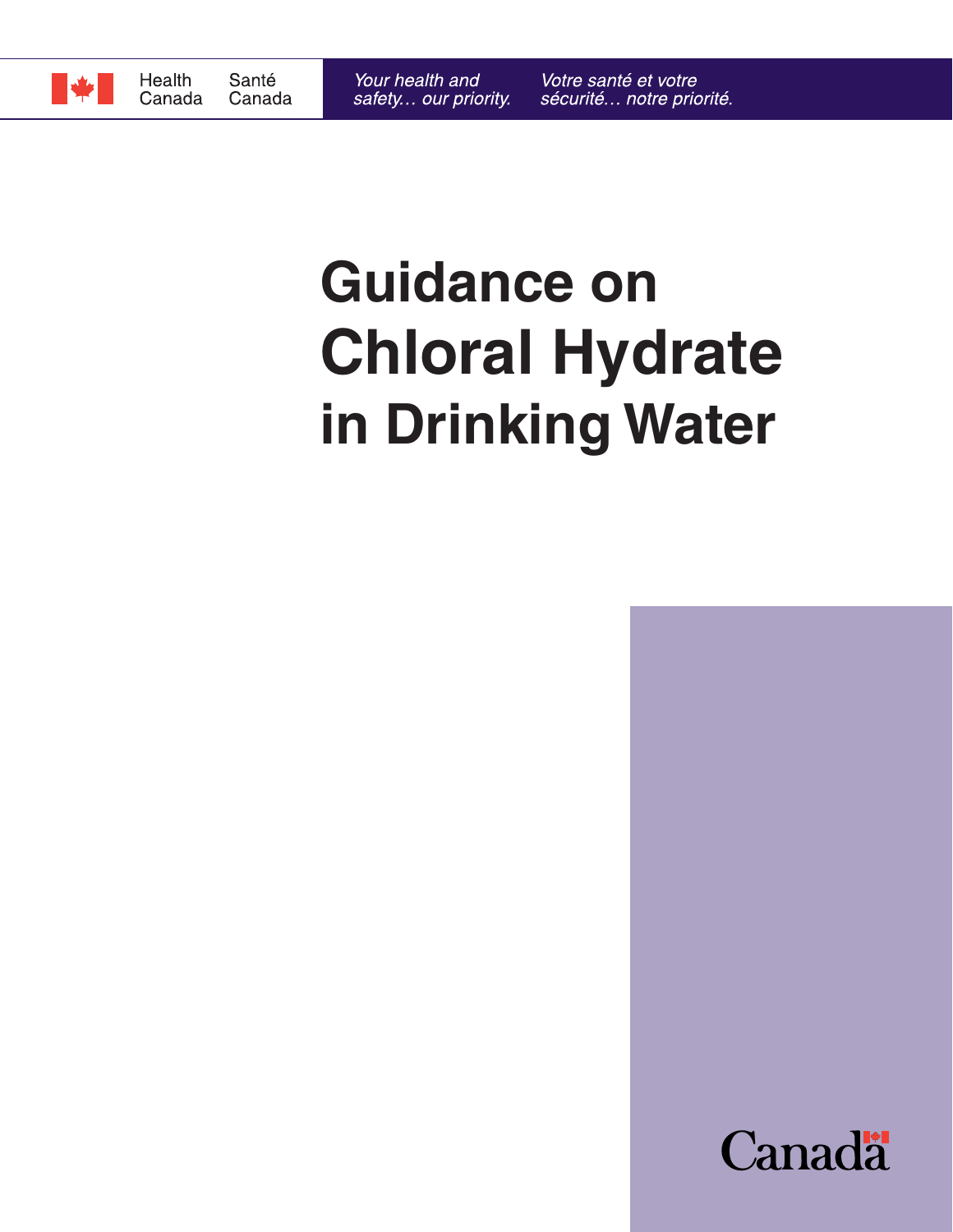*Health Canada is the federal department responsible for helping Canadians maintain and* 

*improve their health. We assess the safety of drugs and many consumer products, help improve the safety of food, and provide information to Canadians to help them make healthy decisions. We provide health services to First Nations people and to Inuit communities. We work with the provinces to ensure our health care system serves the needs of Canadians.*

Published by authority of the Minister of Health

Également disponible en français sous le titre : *Document de conseils sur l'hydrate de chloral dans l'eau potable*

This publication can be made available on request on diskette, large print, audio-cassette and braille.

© Her Majesty the Queen in Right of Canada, represented by the Minister of Health Canada, 2008

This publication may be reproduced without permission provided the source is fully acknowledged.

HC Pub.: 8090 Cat.: H128-1/08-551E ISBN: 978-1-100-10837-7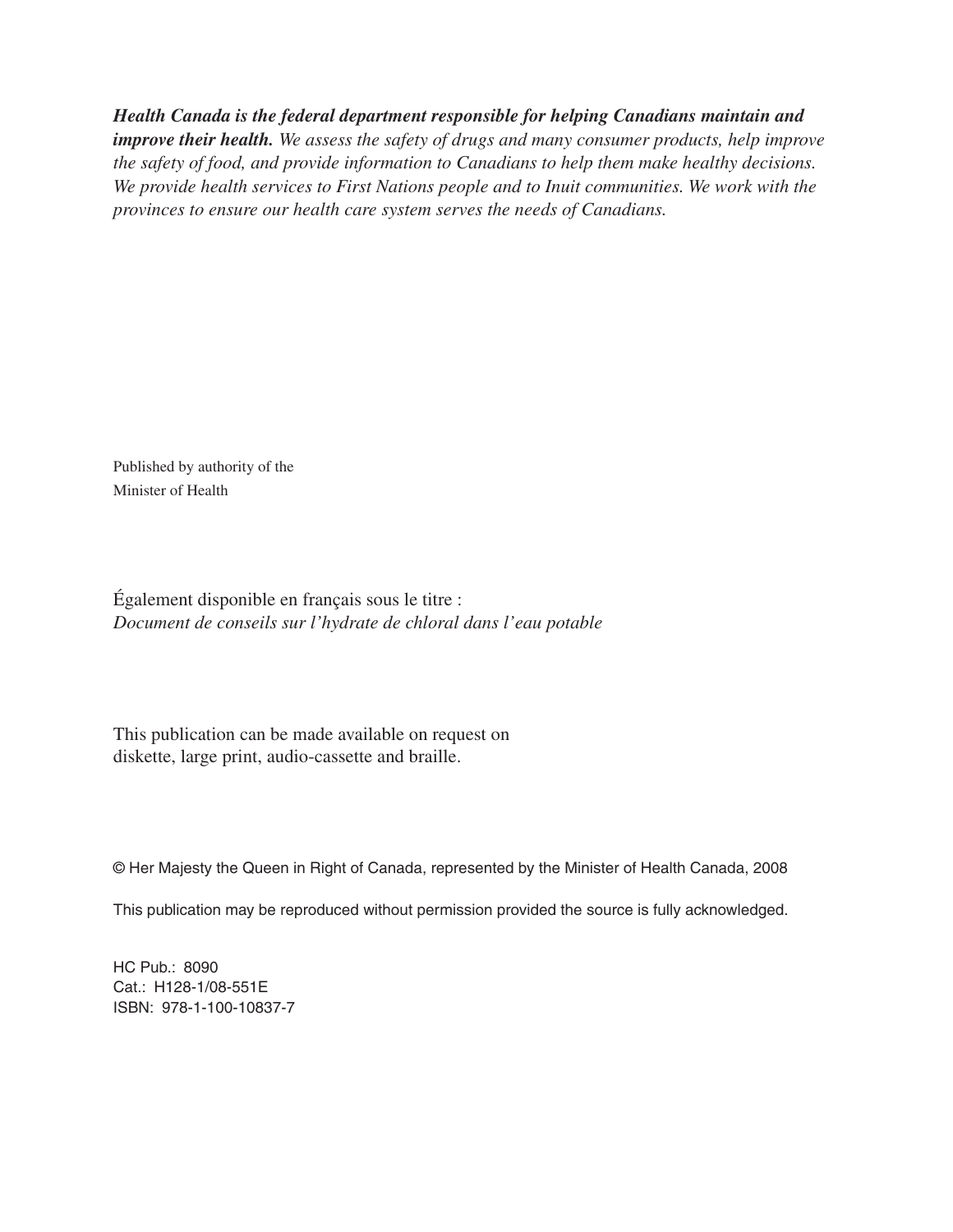# **Guidance on Chloral Hydrate in Drinking Water**

Federal-Provincial-Territorial Committee on Drinking Water

Federal-Provincial-Territorial Committee on Health and the Environment

Ottawa, Ontario

August 2008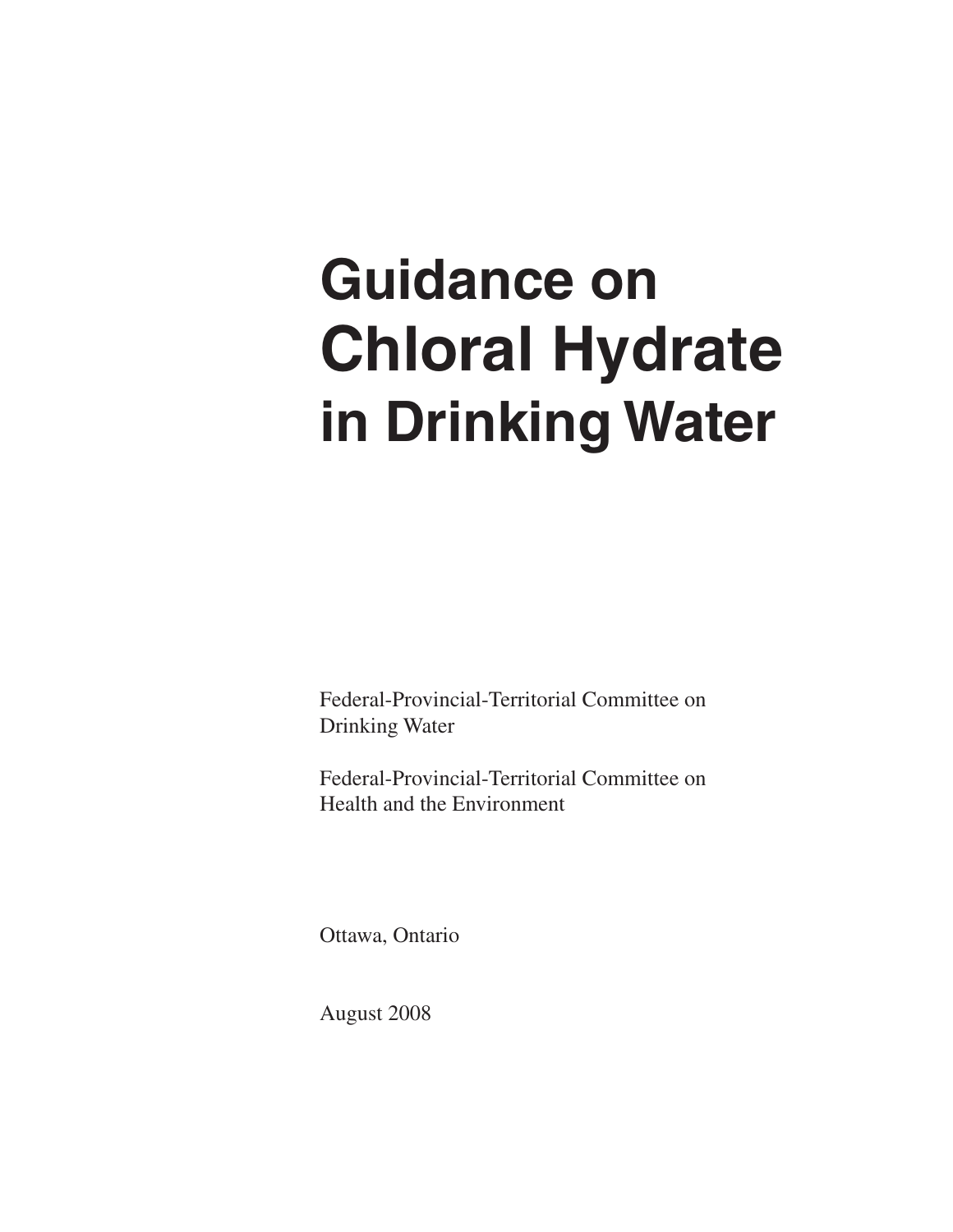This document may be cited as follows:

Health Canada (2008) Guidance for Chloral Hydrate in Drinking Water. Water, Air and Climate Change Bureau, Healthy Environments and Consumer Safety Branch, Health Canada, Ottawa, Ontario.

The document was prepared by the Federal-Provincial-Territorial Committee on Drinking Water of the Federal-Provincial-Territorial Committee on Health and the Environment.

Any questions or comments on this document may be directed to:

Water, Air and Climate Change Bureau Healthy Environments and Consumer Safety Branch Health Canada 269 Laurier Avenue West, Address Locator 4903D Ottawa, Ontario Canada K1A 0K9

Tel.: 613-948-2566 Fax: 613-952-2574 E-mail: water\_eau@hc-sc.gc.ca

Other documents concerning Canadian drinking water quality can be found on the following Web page: http://www.healthcanada.gc.ca/waterquality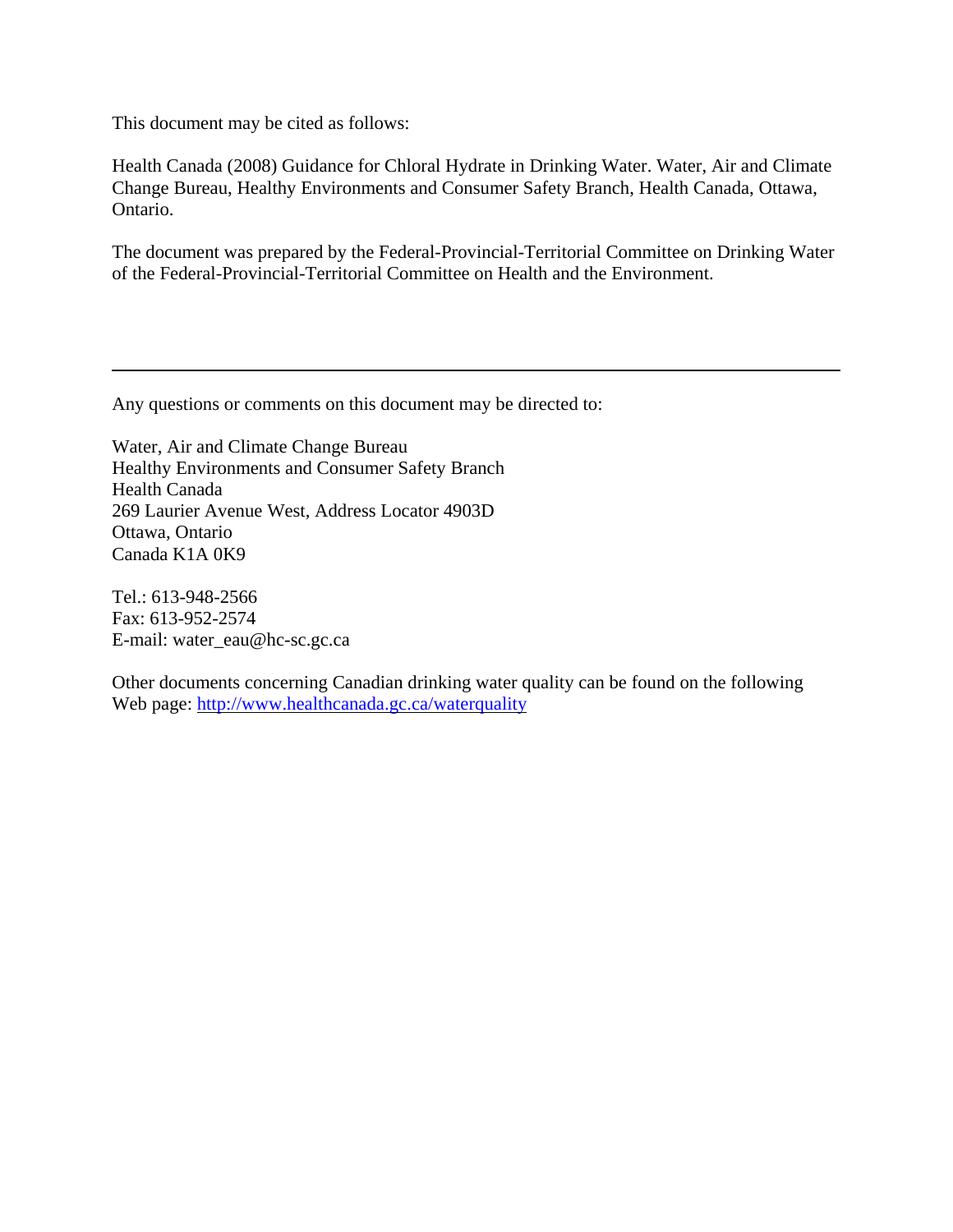## **Table of contents**

| B.1 |              |                                                                                                 |  |  |
|-----|--------------|-------------------------------------------------------------------------------------------------|--|--|
|     | B.1.1        | Identity, use, sources, and fate in the environment $\dots \dots \dots \dots \dots \dots \dots$ |  |  |
|     |              |                                                                                                 |  |  |
| B.2 |              |                                                                                                 |  |  |
|     | B.2.1        |                                                                                                 |  |  |
|     | B.2.2        |                                                                                                 |  |  |
|     |              |                                                                                                 |  |  |
|     |              |                                                                                                 |  |  |
|     |              |                                                                                                 |  |  |
|     |              |                                                                                                 |  |  |
|     |              |                                                                                                 |  |  |
|     |              |                                                                                                 |  |  |
|     | B.2.3        |                                                                                                 |  |  |
|     | B.2.4        |                                                                                                 |  |  |
| B.3 |              |                                                                                                 |  |  |
|     | B.3.1        |                                                                                                 |  |  |
|     | <b>B.3.2</b> |                                                                                                 |  |  |
|     |              |                                                                                                 |  |  |
|     |              |                                                                                                 |  |  |
|     |              |                                                                                                 |  |  |
|     |              |                                                                                                 |  |  |
| B.4 |              |                                                                                                 |  |  |
|     | <b>B</b> 4.1 |                                                                                                 |  |  |
|     |              |                                                                                                 |  |  |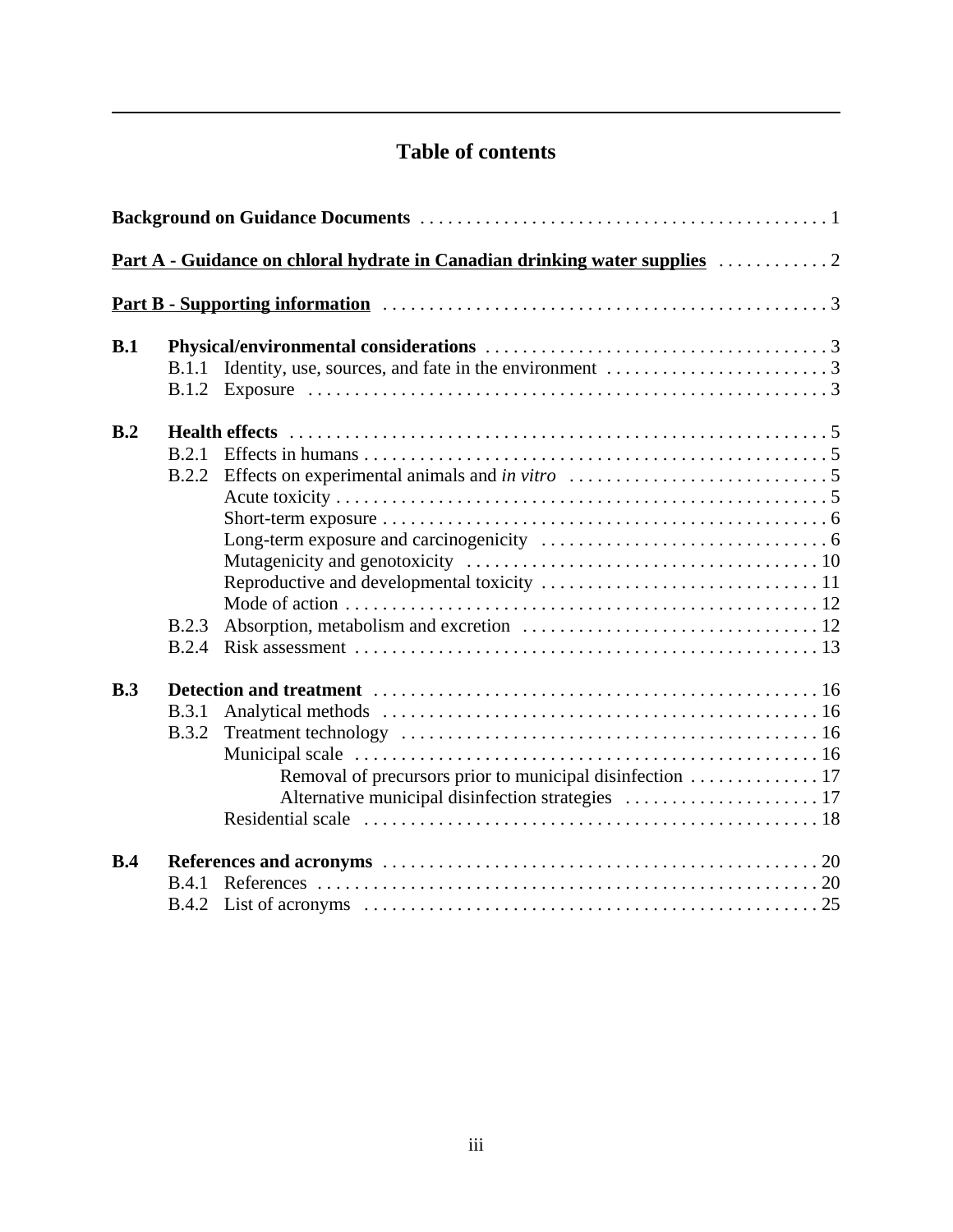August 2008

## **Guidance on Chloral Hydrate in Drinking Water**

#### **Background on Guidance Documents**

The main role of the Federal-Provincial-Territorial Committee on Drinking Water is the development of the Guidelines for Canadian Drinking Water Quality. This role has evolved over the years, and new methodologies and approaches have led the Committee to develop a new type of document, Guidance documents, to provide advice and guidance on issues related to drinking water quality for parameters that do not require a formal Guideline for Canadian Drinking Water Quality.

There are two instances when the Federal-Provincial-Territorial Committee on Drinking Water may choose to develop guidance documents. The first would be to provide operational or management guidance related to specific drinking water related issues (such as boil water advisories), in which case the documents would provide only limited scientific information or health risk assessment.

The second instance would be to make risk assessment information available when a guideline is not deemed necessary. The Federal-Provincial-Territorial Committee on Drinking Water establishes the Guidelines for Canadian Drinking Water Quality specifically for contaminants that meet all of the following criteria:

- 1. exposure to the contaminant could lead to adverse health effects;
- 2. the contaminant is frequently detected or could be expected to be found in a large number of drinking water supplies throughout Canada; and
- 3. the contaminant is detected, or could be expected to be detected, at a level that is of possible health significance.

If a contaminant of interest does not meet all these criteria, the Federal-Provincial-Territorial Committee on Drinking Water may choose not to establish a numerical guideline or develop a Guideline Technical Document. In that case, a guidance document may be developed.

Guidance documents undergo a similar process as Guideline Technical Documents, including public consultations through the Health Canada Web site. They are offered as information for drinking water authorities, and in some cases to help provide guidance in spill or other emergency situations.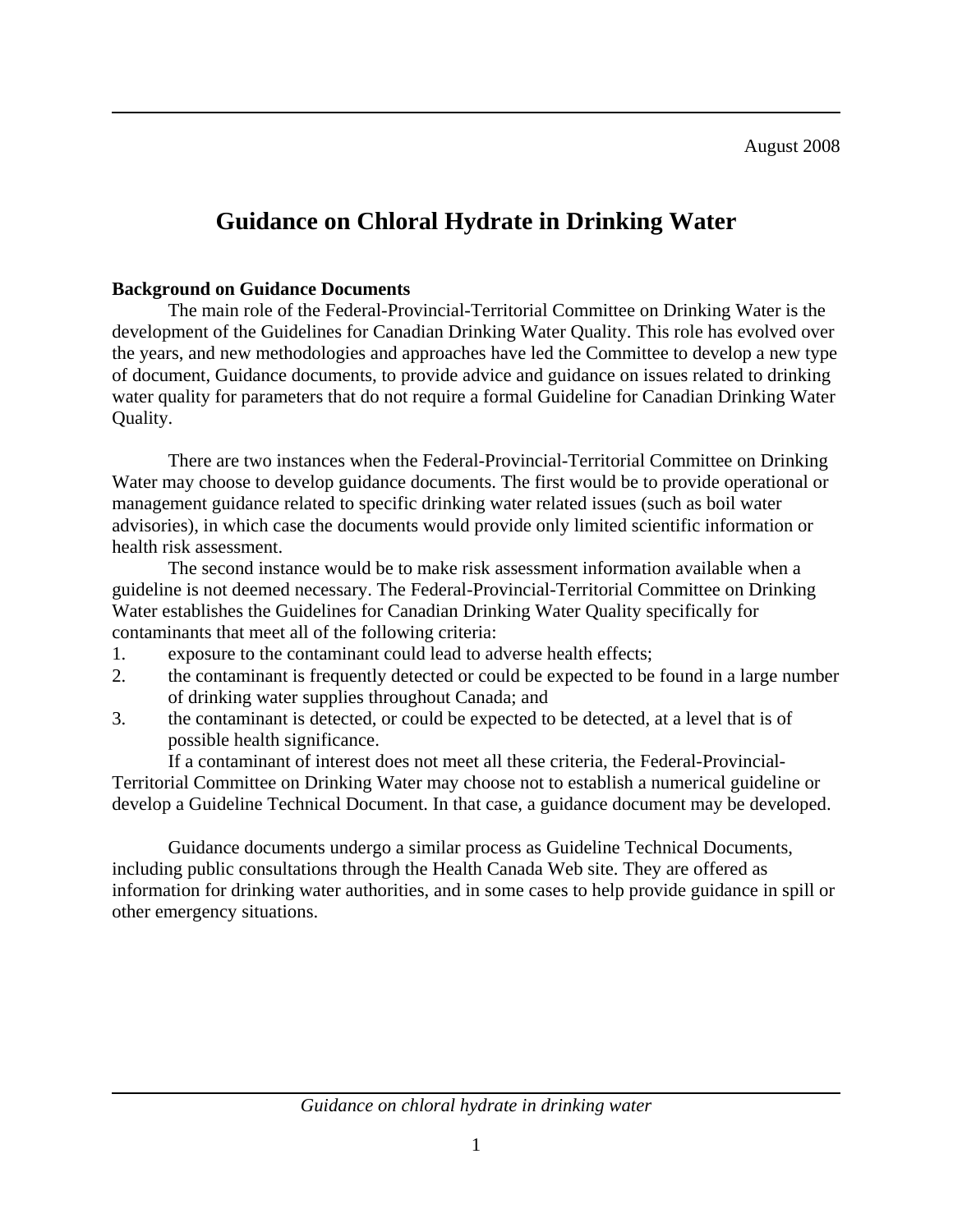## **Part A - Guidance on chloral hydrate in Canadian drinking water supplies**

Chloral hydrate is a chlorinated disinfection by-product, and is also used in human and veterinary medicine as a sedative. Because exposure levels in Canada are far below any concentration that would cause health effects, the Federal-Provincial-Territorial Committee on Drinking Water has determined that there is no need to establish a guideline for chloral hydrate in drinking water and has chosen instead to make the results of the risk assessment available through this guidance document.

Chloral hydrate is a disinfection by-product of the drinking water treatment process. It is a compound that can form when the chlorine used to disinfect drinking water reacts with naturally occurring organic matter (e.g., decaying leaves and vegetation). However, it is formed at concentrations that are significantly lower than those that could pose health risks.

The use of chlorine in the treatment of drinking water has virtually eliminated waterborne diseases, because chlorine can kill or inactivate most microorganisms commonly found in water. The majority of drinking water treatment plants in Canada use some form of chlorine to disinfect drinking water: to treat the water directly in the treatment plant and/or to maintain a chlorine residual in the distribution system to prevent bacterial regrowth.

Chloral hydrate is also used in human and veterinary medicine as a sedative and in the manufacturing of pharmaceuticals, pesticides, and other chemicals. Chloral hydrate can occur in drinking water if it is released into the environment from these processes or as a by-product from the drinking water treatment process. However, the amount typically found in drinking water is well below the level at which health effects may be observed.

There are no studies linking exposure to chloral hydrate with significant health effects in humans, including cancer, despite the fact that chloral hydrate has been used for many decades (and still is used) as a sedative and hypnotic drug in adults and children for dental procedures. Only one study has linked chloral hydrate with an increase in the number of tumours in mice.

A health-based value of 0.2 mg/L (200  $\mu$ g/L) can be derived for chloral hydrate in drinking water, based on a lifetime study in mice, which showed liver cell abnormalities at lower doses and a slight increase in the number of tumours at higher doses. Uncertainty factors were included to account for the possibility that chloral hydrate may be a human carcinogen. There are no long-term studies of chloral hydrate exposure in humans.

Surveys conducted in 1995 and 1997 show levels of chloral hydrate in Canadian drinking water supplies ranging from 1.2 to 3.8  $\mu$ g/L in winter and from 3.6 to 8.4  $\mu$ g/L in summer, with a maximum level of 22.5 µg/L observed in winter. Although slightly higher levels may be associated with smaller-scale treatment plants with a limited ability to remove organic matter prior to the addition of the chlorine disinfectant, these levels are still expected to be much lower than any level of concern.

Chloral hydrate can be analysed by gas chromatography/electron capture detection with a detection limit of 0.005 µg/L. Levels of chloral hydrate in drinking water can be reduced by removing DBP precursors, through enhanced coagulation and softening, by moving the point of disinfection to reduce the reaction between chlorine and DBP precursors, and by using chloramines instead of chlorine for residual disinfection. There are currently no certified drinking water treatment devices for residential use that specifically remove chloral hydrate.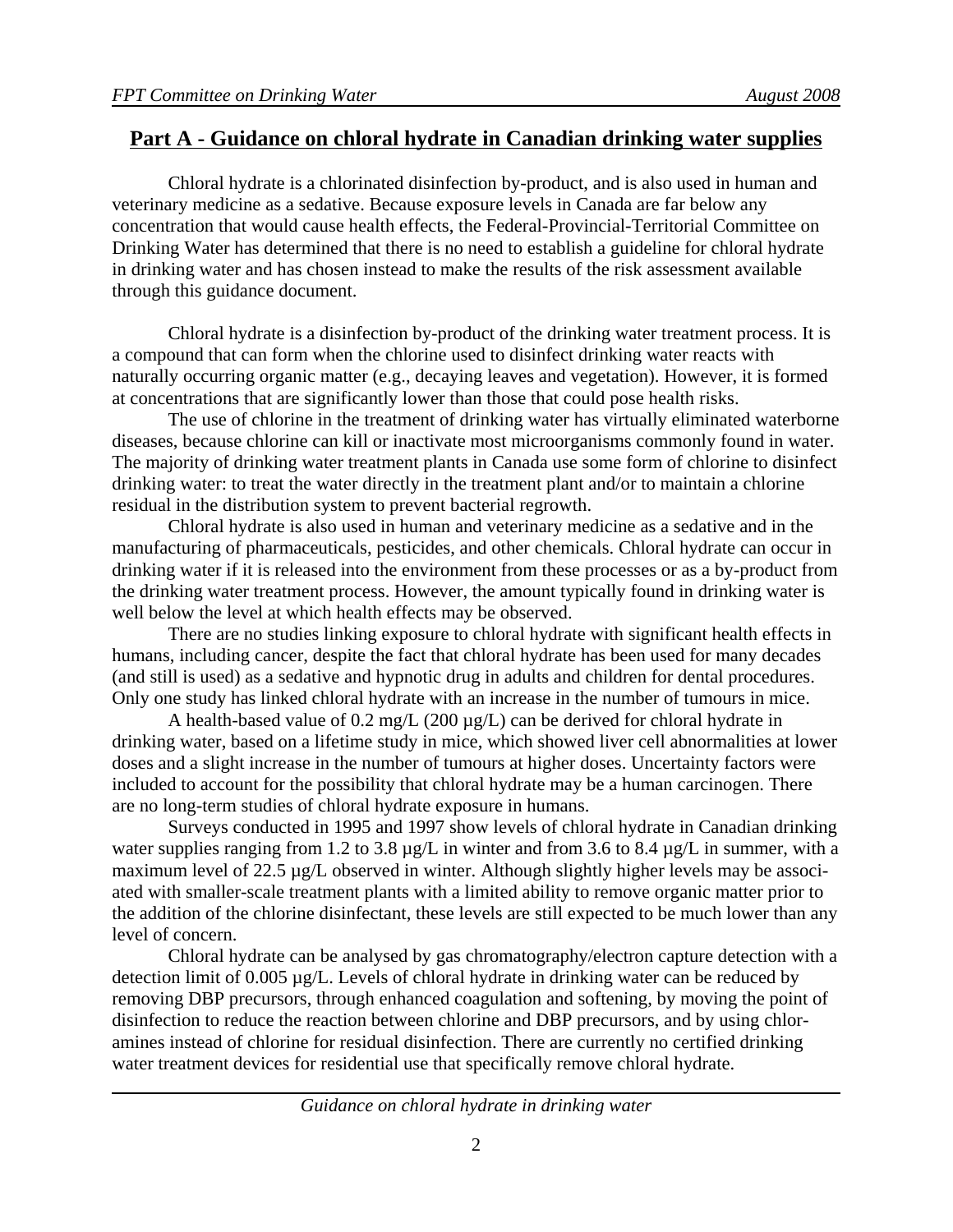## **Part B - Supporting information**

## **B.1 Physical/environmental considerations**

#### **B.1.1 Identity, use, sources, and fate in the environment**

Chloral hydrate (2,2,2-trichloro-1,1-ethanediol) has a relative molecular mass of 165.4, a crystalline appearance, an aromatic and slightly acrid odour, and a slightly bitter taste (Reynolds and Prasad, 1982; Budavari, 1996). It is synthesized by the chlorination of ethanol (Reynolds and Prasad, 1982; Budavari, 1996; Verschueren, 2001).

Chloral hydrate has a melting point of 57°C, a boiling point of 96°C (Hansch et al., 1995), and a density/specific gravity of 1.91  $g/cm<sup>3</sup>$  at 20°C. It has an octanol/water partition coefficient (log  $K_{\text{ow}}$ ) of 0.99; therefore, bioconcentration is not an important factor. At 25 $^{\circ}$ C, chloral hydrate has a vapour pressure of 2 kPa (Reynolds and Prasad, 1982; Hansch et al., 1995) and a water solubility of  $9.3 \times 10^6$  mg/L (McEvoy, 1999). It slowly volatilizes when exposed to ambient air, and it decomposes when exposed to light (McEvoy, 1999).

Chloral hydrate is used as a sedative and hypnotic in human and veterinary medicine. It is also used in the manufacture of DDT (Budavari, 1996) and dichloroacetic acid (DCA) (Kirk-Othmer, 1991). In addition, chloral hydrate is used as an intermediate in the production of the insecticides methoxychlor, naled, trichlorfon, and dichlorvos, the herbicide trichloroacetic acid (TCA), and the hypnotic drugs chloral betaine, chloralose, and trichlorfos sodium (IARC, 1995). Chloral hydrate can be formed as a by-product of the chlorination of water containing organic precursor molecules, such as fulvic and humic acids. Chloral hydrate can also be released to the environment from wastewater treatment facilities, from the manufacture of pharmaceutical-grade chloral hydrate, and from the waste stream during the manufacture of insecticides and herbicides that use chloral hydrate as an intermediate (U.S. EPA, 2000).

Chloral hydrate can be transformed into trichloroethanol (TCOH) and TCA by the methanotrophic bacterium *Methylosinus trichosporium*. The transformation of chloral hydrate into chloroform occurs under abiotic conditions (pH 9.0 and 60°C) after 2.3 minutes. Formic acid is another decomposition product of chloral hydrate (Newman and Wackett, 1991).

#### **B.1.2 Exposure**

No data are available on human exposure to chloral hydrate in air. The high water solubility and low volatility of chloral hydrate preclude significant exposure by inhalation from a water solution (U.S. EPA, 2000).

According to surveys conducted in Canada in 1995 and 1997, the mean level of chloral hydrate in drinking water ranged from 1.2 to 3.8  $\mu$ g/L in winter and from 3.6 to 8.4  $\mu$ g/L in summer, with a maximum level of 22.5  $\mu$ g/L observed in winter from a sampling of 53 sites (Health Canada, 1995; Edsall and Charlton, 1997; Williams et al., 1997). Although slightly higher levels of chloral hydrate may be found in smaller treatment systems with limited ability to remove organic matter before adding the chlorine disinfectant, levels are still below any level of concern.

 In the United States, median chloral hydrate concentrations in finished water have been reported to range from 1.7 to 2.5 µg/L, whereas maximum concentrations ranged from 22 to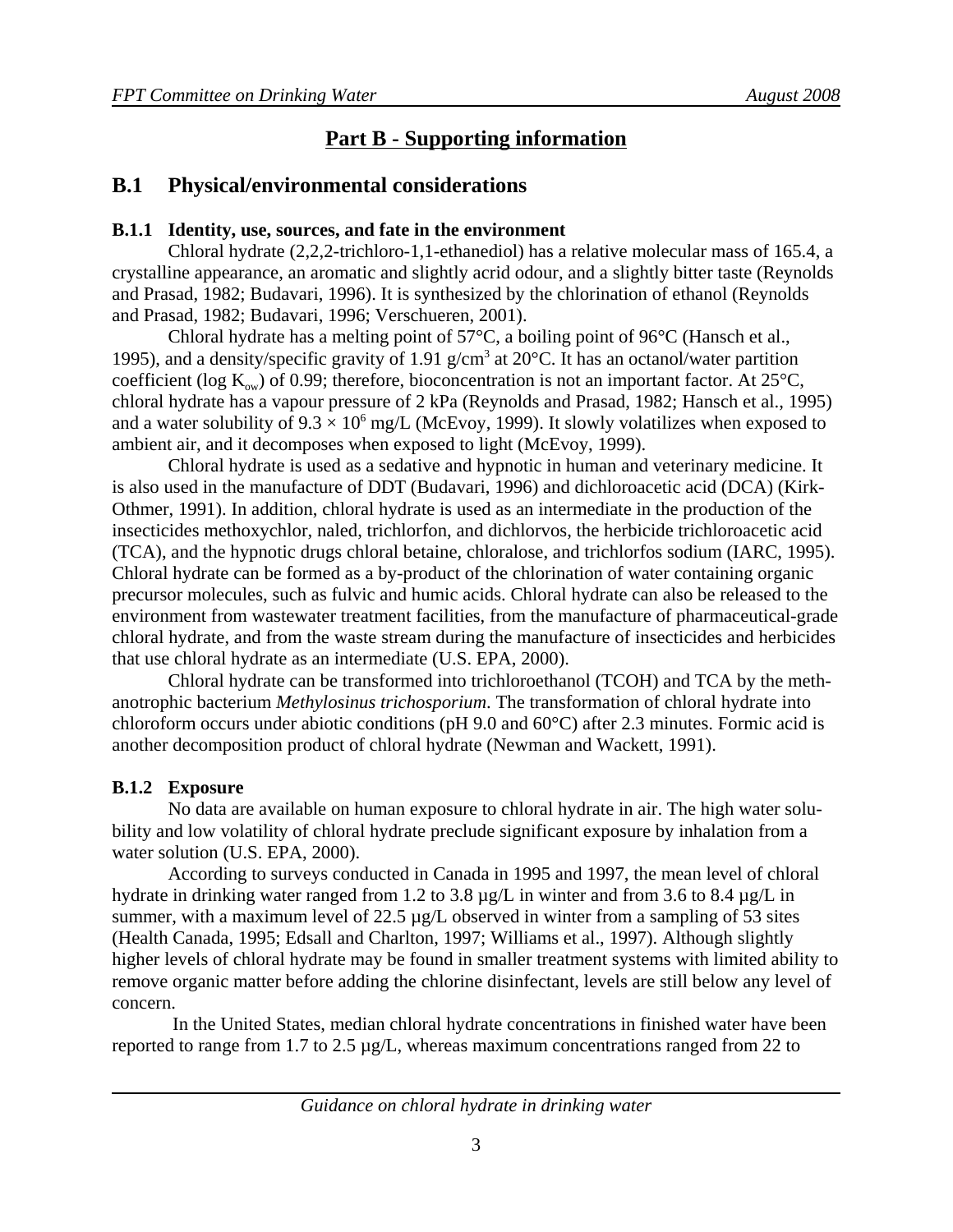46 µg/L (Krasner et al., 1989; U.S. EPA, 1992). The chloral hydrate concentration was higher in distribution systems of surface water plants (median 4.0 µg/L) than in groundwater (median 0.5 µg/L) and was generally higher than the concentration in the finished water (median 2.4  $\mu$ g/L), suggesting that chloral hydrate concentrations increase across the distribution system.

No data are available on human exposure to chloral hydrate in food (IARC, 1995).

For adults, the usual hypnotic dose of chloral hydrate is 0.5–1 g, whereas the usual sedative dosage is 250 mg 3 times daily. When chloral hydrate is administered in the management of alcohol withdrawal symptoms, the usual dosage is 0.5–1 g repeated at 6-hour intervals if needed. Generally, single doses or daily dosages for adults should not exceed 2 g. For children, the hypnotic dose of chloral hydrate is 50 mg/kg bw or 1.5  $g/m<sup>3</sup>$ , with a maximum dose of 1 g. The sedative dosage for children is 8 mg/kg bw or 250 mg/m<sup>3</sup> 3 times daily, with a maximum dosage of 500 mg 3 times a day. As a premedication before electroencephalogram evaluation, children have been given chloral hydrate at a dose of 2–25 mg/kg bw (McEvoy, 1999).

Chloral hydrate is highly water soluble, has a log  $K_{ow}$  of less than 10, and is known to occur in drinking water supplies as a DBP. There are no data on the levels of chloral hydrate in air, soil and food, and there is no indication that it would be present at significant levels in these environmental media. These characteristics suggest that drinking water would be the primary source of exposure to chloral hydrate for the general population; therefore, an allocation factor of 80% is used in the risk assessment. Occupational exposure during manufacturing (IARC, 1995) and exposure from pharmaceutical use of chloral hydrate may also occur.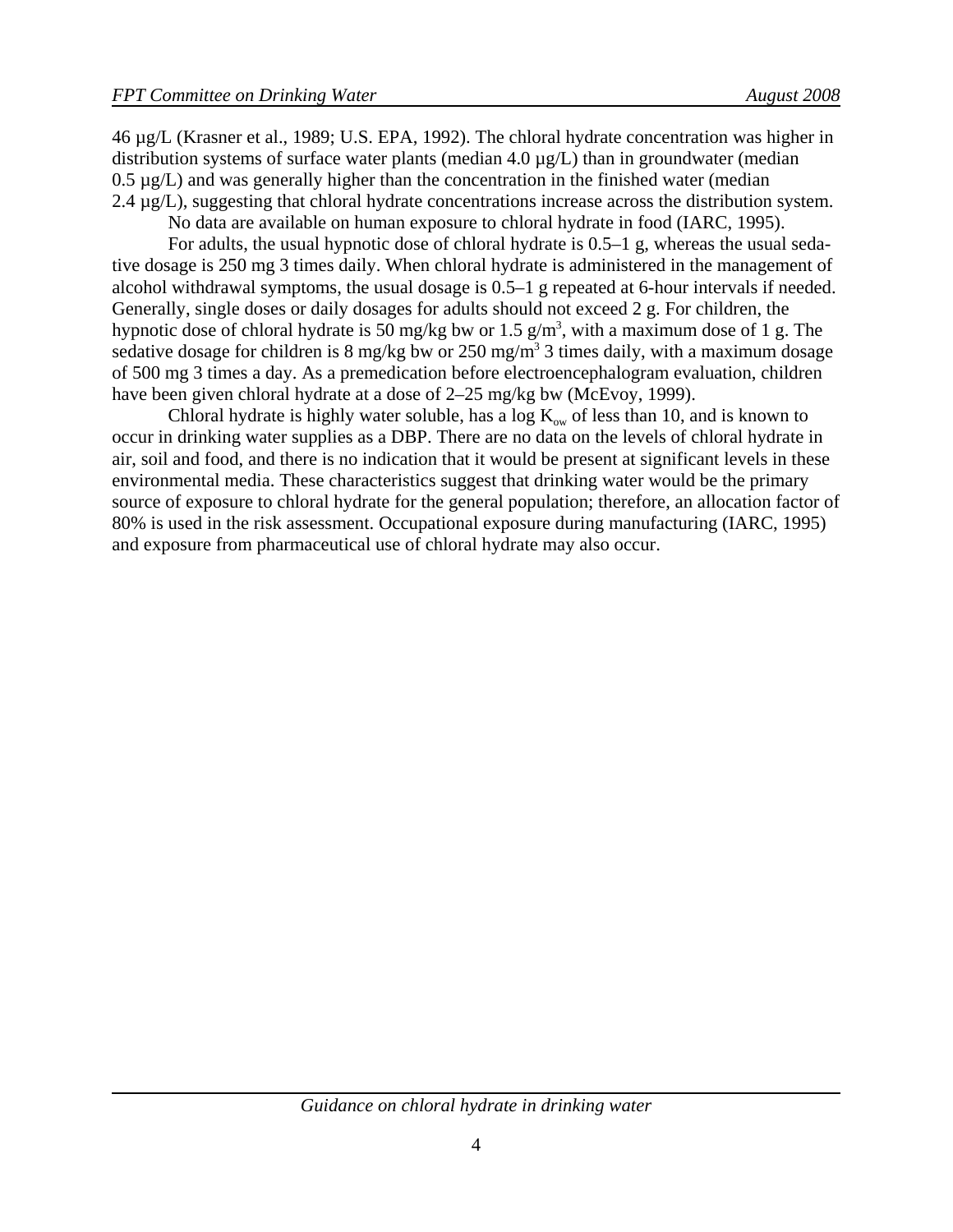## **B.2 Health effects**

#### **B.2.1 Effects in humans**

Chloral hydrate was introduced into therapeutics more than 100 years ago and has been used as a sedative/hypnotic agent in children, adults, and animals since its introduction (Henderson et al., 1997). Insufficient data are available to determine a no-observed-adverseeffect level (NOAEL) in humans. The lowest-observed-adverse-effect level (LOAEL) is 10.7 mg/kg bw per day (assuming a body weight of 70 kg), based on the recommended dose as a sedative for an adult of 250 mg 3 times a day.

Oral administration of chloral hydrate at high doses causes gastric irritation, with nausea, vomiting, and diarrhoea as the most frequent adverse effects. Other adverse effects of chloral hydrate may include leukopenia, eosinophilia, and, rarely, ketonuria (McEvoy, 1999).

The toxic blood level and the lethal blood level for chloral hydrate were estimated to be 10 mg/100 mL and 25 mg/100 mL, respectively (Ellenhorn et al., 1997).

While a lethal oral dose of 10 g has been reported for adults, death has occurred after ingestion of 4 g, and some patients have survived ingestion of as much as 30 g (McEvoy, 1999). Ingestion of 20 g by a patient, who later became comatose, resulted in gastric perforation that was detected 4 days post-ingestion. Gastrointestinal haemorrhage followed by the development of oesophageal strictures has been observed with a dose of 18 g. Hepatic (jaundice, aminotransferase elevation) and renal (albuminuria) dysfunction may occur several days after ingestion, but is rarely serious or prolonged (Abbas et al., 1996).

A variety of adverse effects were reported in 1618 patients who had received chloral hydrate at various doses, although it was not clear if the patients had the identified clinical effects prior to being exposed to chloral hydrate or if they developed the clinical effects after being exposed to chloral hydrate. The results indicated that cirrhosis of the liver was the most common diagnosis (15%), whereas chronic obstructive respiratory tract disease (7%), carcinoma of the breast (7%), and congestive cardiac failure (7%) were also reported, although a causal association could not be determined. Other adverse reactions, including gastrointestinal symptoms (10 patients), depression of the central nervous system (20 patients), skin rash (5 patients), prolonged prothrombin time (1 patient), worsened hepatic encephalopathy (1 patient), and bradycardia (1 patient), disappeared soon after the end of chloral hydrate administration (Shapiro et al., 1969). Another review of medical records has shown central nervous system depression to be the preponderant effect following exposure to chloral hydrate in 5435 patients (Greenberg et al., 1991).

No long-term studies of chloral hydrate exposure in humans were available in the published literature.

#### **B.2.2 Effects on experimental animals and** *in vitro*

#### *Acute toxicity*

The  $LD_{50}$  for chloral hydrate in mice was determined to be 1265 mg/kg bw for females and 1442 mg/kg bw for males. Rats were found to be more sensitive to chloral hydrate, with  $LD_{50}$ s of 285 and 479 mg/kg bw for newborn pups and adults, respectively (Sanders et al., 1982).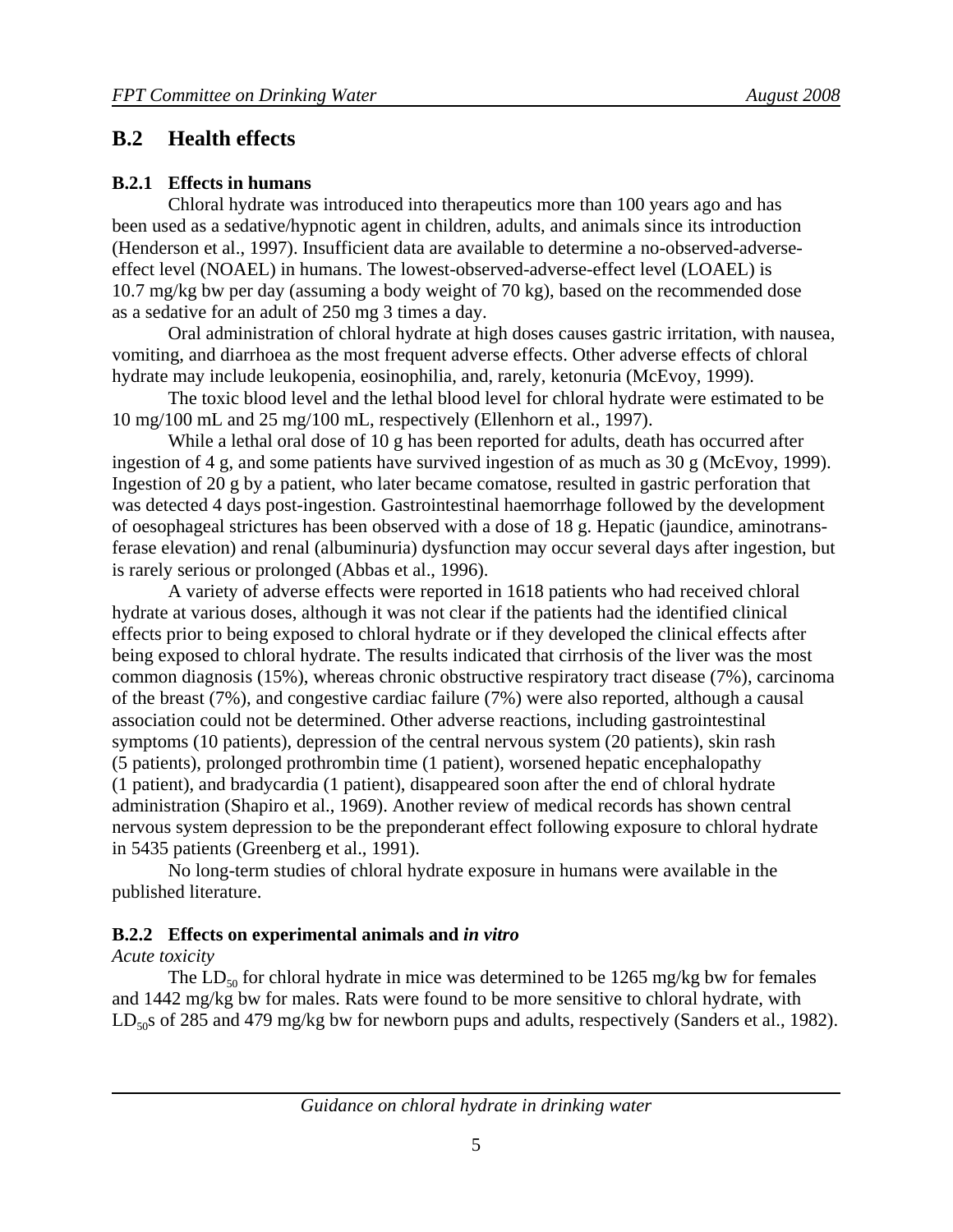Mice exposed to chloral hydrate at  $603 \text{ mg/m}^3$  for 6 hours by inhalation exhibited several changes in the lung, including vacuolization of Clara cells, alveolar necrosis, desquamation of the epithelium, and alveolar oedema (Odum et al., 1992).

#### *Short-term exposure*

The liver is the primary target organ of short-term exposure to chloral hydrate. In a 7-day study with 28 male Sprague-Dawley rats administered chloral hydrate in drinking water at dose levels of 5, 43, or 375 mg/kg bw per day, no NOAEL could be determined, as no histopathological changes were observed in the liver. However, other changes in the liver (e.g., increase in hepatic peroxisomal enzyme palmitoyl coenzyme A [CoA] oxidase, suppression of hepatic aldehyde dehydrogenase [ALDH] activity, decreases in liver cholesterol and liver triglyceride levels) suggested that the liver is the target organ of chloral hydrate exposure (Poon et al., 2000). In a 13-week study by the same investigators in which Sprague-Dawley rats (10 per sex per dose) were administered chloral hydrate in drinking water at 0, 0.2, 2, 20, or 200 mg/L (corresponding to dose levels of 0, 0.02, 0.19, 1.9, and 19.8 mg/kg bw per day for males and 0, 0.03, 0.24, 2.6, and 23.6 mg/kg bw per day for females), the no-observed-effect level (NOEL) was identified as 1.9 mg/kg bw per day in males and 2.6 mg/kg bw per day in females based on the decrease in ALDH activity in both sexes at the highest dose, the increase in aniline hydroxylase activity in both sexes at the highest dose, and the minimal vacuolation of the myelin sheath in males at the highest dose. The LOAEL for males in this study was 19.8 mg/kg bw per day, based on the mild vacuolation of the myelin sheath (Poon et al., 2002). (The authors stated that nervous tissue is particularly susceptible to inadequate fixation, with vacuolation being one of the most common histological artefacts.)

In a study in which CD-1 mice (48 per sex for control; 32 per sex for treatment groups) were administered chloral hydrate in drinking water for 90 days at concentrations of 70 or 700 mg/L (corresponding to dose levels of 16 and 160 mg/kg bw per day for males and 18 and 173 mg/kg bw per day for females), a LOAEL of 160 mg/kg bw per day and a NOAEL of 16 mg/kg bw per day were identified, based on changes observed in the liver of males, including increased liver weight, hepatomegaly, and microsome proliferation (Sanders et al., 1982). In a similar study, the authors determined a NOAEL of 16 mg/kg bw per day for decreased humoral immunity (assessed by verifying the number of splenic antibody-forming cells produced in response to sheep red blood cells and haemagglutination titres) and a LOAEL of 160 mg/kg bw per day (Kauffmann et al., 1982).

The liver was confirmed as the target organ in a study in which Sprague-Dawley rats (10 per sex per dose) were exposed to chloral hydrate for 90 days in drinking water at concentrations of 300, 600, 1200, or 2400 mg/L (corresponding to dose levels of 24, 48, 96, and 168 mg/kg bw per day for males and 33, 72, 132, and 288 mg/kg bw per day for females). Based on hepatotoxic effects (focal hepatocellular necrosis in males) and serum enzyme changes (observed in both sexes, but not dose related or toxicologically significant), the study identified a LOAEL of 96 mg/kg bw per day and a NOAEL of 48 mg/kg bw per day (Daniel et al., 1992b).

#### *Long-term exposure and carcinogenicity*

The liver has been confirmed as the primary target organ of chloral hydrate toxicity in several long-term and carcinogenicity studies.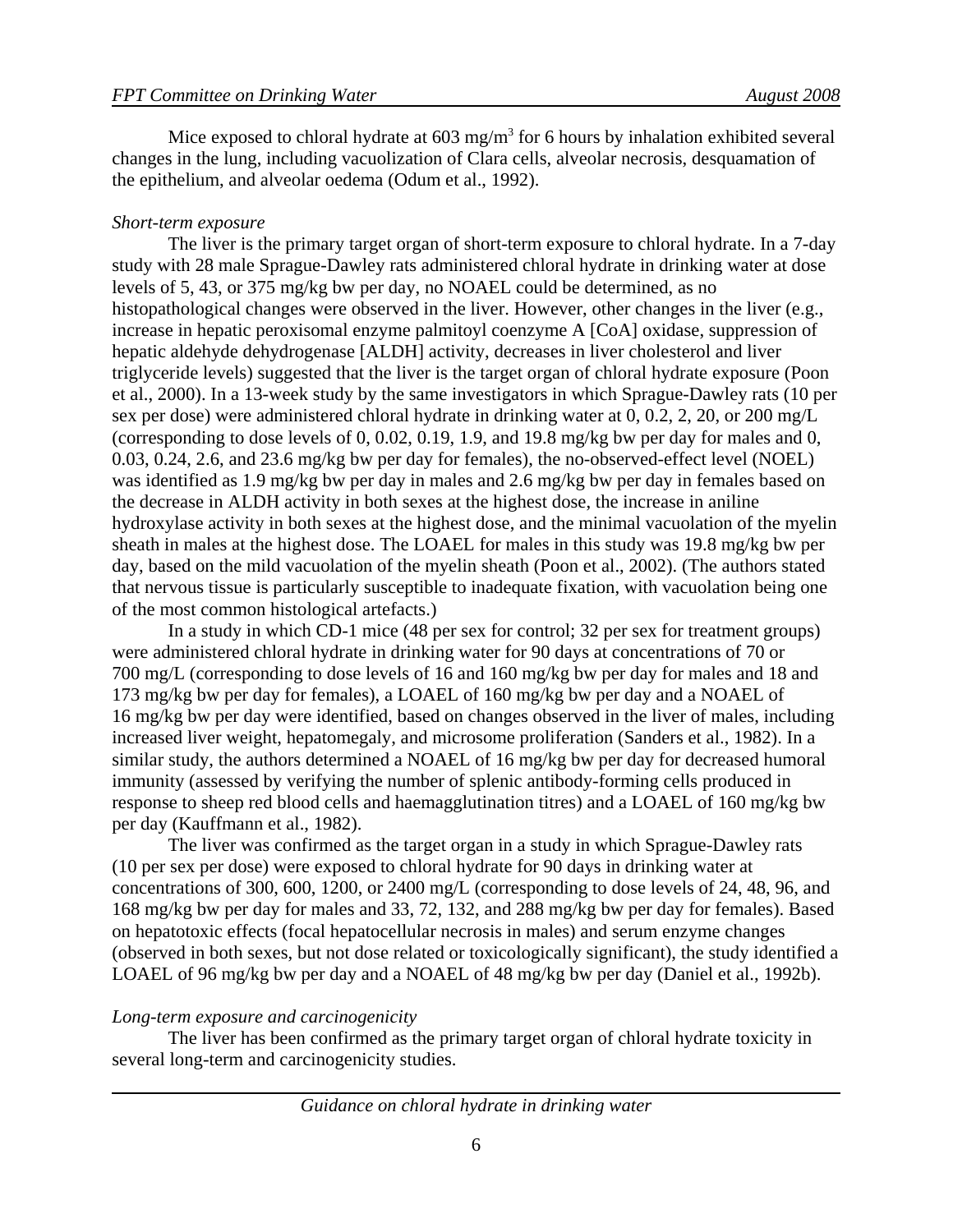In a drinking-water study in mice (Rijhsinghani et al., 1986), chloral hydrate at 5 or 10 mg/kg bw was given to 15-day-old male C57BL  $\times$  C3HF1 mice as a single dose in distilled water. The control group was given distilled water only. To study long-term effects, animals were sacrificed when found moribund or at intervals up to 92 weeks. An increase in tumours was statistically significant ( $P < 0.05$ ) only in the 10 mg/kg bw group. There was an increase in the relative weight of the liver in mice given chloral hydrate at 10 mg/kg bw, but not in mice given 5 mg/kg bw. Compared with the control group, there was also a significant increase in the incidence of hepatic nodules in mice given chloral hydrate at a dose of 10 mg/kg bw only. The hepatic nodular lesions ranged from hyperplastic foci of clear or acidophilic cells to hepatocellular adenomas and trabecular carcinomas containing eosinophilic hepatocytes (Rijhsinghani et al., 1986). It is important to note that this study is more than 20 years old and that the protocol used was not based on Organisation for Economic Co-operation and Development (OECD) guidelines regarding the use of two sexes, a required number of animals, and a sufficient number of doses for a carcinogenicity study. The increased incidence of hepatic tumours in this study is believed to have been due to normal variation in mice and not a result of chloral hydrate treatment (NTP, 2002b).

In a key study, male B6C3F1 mice (72 per dose) were exposed to chloral hydrate in drinking water at concentrations of 0, 120, 580, or 1280 mg/L (corresponding to dose levels of 0, 13.5, 65, and 146.6 mg/kg bw per day) for 104 weeks (George et al., 2000). The prevalence of hepatocellular carcinomas was increased in the high-dose group (84.4%) compared with 54.8%, 54.3%, and 59.0% in the control, low-, and mid-dose groups. The prevalence of hepatoadenomas was significantly increased in all dose groups: 43.5%, 51.3%, and 50.0% for the low-, mid-, and high-dose chloral hydrate groups, respectively, compared with 21.4% in the control group. Serum lactate dehydrogenase (LDH), alanine aminotransferase (ALT), aspartate aminotransferase (AST), and sorbitol dehydrogenase (SDH) activities and total antioxidant levels reflected the minimal degree of hepatocellular damage observed microscopically. None of these parameters in the chloral hydrate-treated groups was altered compared with the control values after 52 and 78 weeks of exposure. Palmitoyl CoA oxidase activities in the homogenates of livers were not significantly increased above the control value, indicating that chloral hydrate did not induce peroxisome proliferation. Enhanced liver neoplasia occurred at the lowest dose, 13.5 mg/kg bw per day; therefore, a NOAEL could not be determined. However, a LOAEL can be set at 13.5 mg/kg bw per day. Results for combined neoplasms were significantly increased in the mid- and high-dose groups for prevalence and in all dose groups for multiplicity. This study indicated that the incidence of hepatocellular adenomas was increased at all dose levels, but the incidence of hepatocellular carcinomas was increased at the high dose only (George et al., 2000). IPCS (2000) evaluated this study and set a NOAEL of 146.6 mg/kg bw per day for non-cancer effects in mice, justifying a NOAEL for non-cancer end-points because of the prevalence of proliferative lesions in the controls. It was also noted that there was no increase in the prevalence of neoplasia at sites other than the liver. The male mice showed an increase of proliferative lesions in the liver at all exposure levels (hyperplasia, adenoma, carcinoma, and combined adenoma and carcinoma).

In another component of the study (George et al., 2000), male F344 rats (78 per dose) were administered chloral hydrate in drinking water at concentrations of 0, 120, 580, or 2510 mg/L (corresponding to dose levels of 0, 7.4, 37.4, and 162.6 mg/kg bw per day) for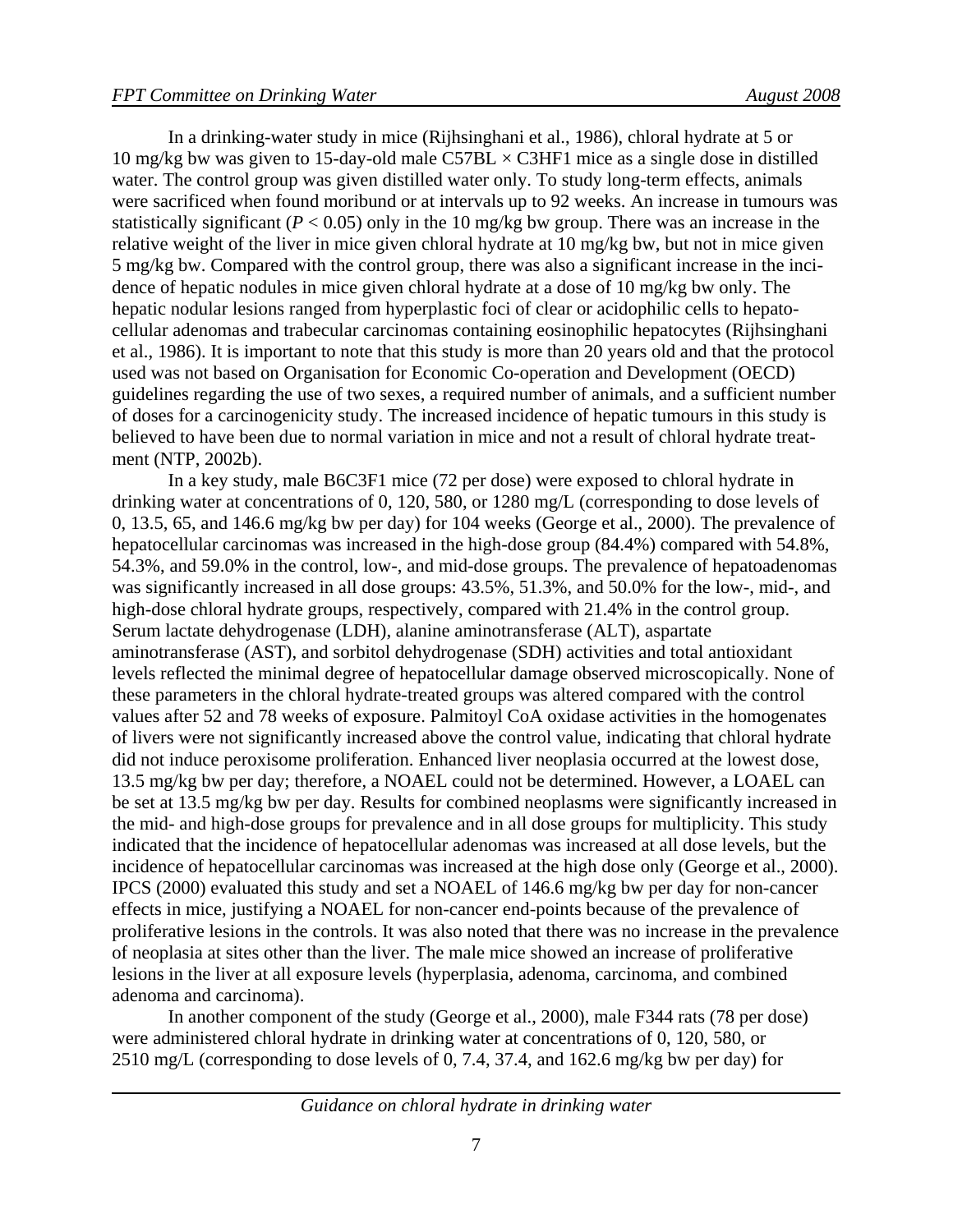104 weeks. No measured parameters in any of the chloral hydrate-treated groups were altered compared with the control values after 52 and 78 weeks of exposure, and the NOAEL for this study was set at the highest dose (George et al., 2000). However, the U.S. EPA (2000) concluded that this study did not achieve the maximum tolerated dose, and we concur with this conclusion.

Two National Toxicology Program (NTP) studies (NTP, 2002a, 2002b) provide weak evidence of the carcinogenicity of chloral hydrate in male and female B6C3F1 mice. In the first study (NTP, 2002a), five groups of B6C3F1 mice received chloral hydrate in distilled water by gavage for 105 weeks in a complicated dosing regimen. Chloral hydrate doses ranging up to 100 mg/kg bw per day were administered 5 days per week (71.4 mg/kg bw per day adjusted for 7 days per week dosing). In the first group, the incidence of pituitary pars distalis adenomas occurred with a positive dose-related trend, and the incidence at the highest dose was significantly greater than that in controls; there was also a significant positive time-related trend in the incidence of adenomas and a significant increase in the severity of pars distalis hyperplasia in female mice administered 71.4 mg/kg bw per day for up to 24 months. The authors concluded that there was equivocal evidence of carcinogenic activity of chloral hydrate in female mice treated continuously for 2 years, based on increased incidences of pituitary gland pars distalis adenomas. No increased incidences of neoplasms were seen in female B6C3F1 mice that received a single dose of chloral hydrate at 15 or 28 days of age or in male B6C3F1 mice that received a single dose of chloral hydrate at 15 days of age. No hepatic carcinogenicity was seen under all dosing conditions. The NOAEL for non-neoplastic effects was determined to be 71.4 mg/kg bw per day (NTP, 2002a).

Haseman et al. (1998) reported significant discrepancies between the experimental and historical control in the NTP (2002a) study, as well as dose group incidences of pituitary pars distalis adenomas and hepatocellular neoplasms and adenomas/carcinomas. For example, the incidence of adenomas (12% at 71.4 mg/kg bw per day) exceeded the incidence in historical controls (historical incidence for control groups in National Center for Toxicological Research [NCTR] studies: 4.9%, range 0–6%). The incidence of pituitary pars distalis adenomas/ carcinomas reached 14.8% in the historical control (Haseman et al., 1998), which is higher than the incidence observed at the highest dose (12%) in the first two test groups. This type of adenoma was not observed in any other studies. In both cases (pituitary gland adenoma and hyperplasia), no dose-related effects can be inferred. The incidence of malignant lymphomas found at the low and high doses (33% at 10 mg/kg bw) (in the third group) is higher than the incidence found in both control groups for the NCTR (24.6%) and Haseman et al. (1998) (20.9%) studies. The incidences of malignant lymphomas were not affected by the duration of the treatment and were within the range of incidences in the historical controls, inferring that the incidences observed in the first and third test groups reflect the normal variation found in female B6C3F1 mice. The incidence of alveolar/bronchiolar adenomas was significantly higher (18%) in the second group after 12 months. However, no significant difference was observed after 2 years, suggesting that the incidence may not have been due to chloral hydrate. The incidence found in this study is within the historical range (5.9%, range 0–24%) for control female B6C3F1 mice fed NIH-07 (an open formula cereal-based diet, the NTP standard for chemical toxicity and carcinogenicity studies) (Haseman et al., 1998), but it is higher than that observed in the other NCTR study in female B6C3F1 mice (3.8%, range 2–6%). No other studies have reported this type of lesion with chloral hydrate. In the NTP (2002a) study, the incidence of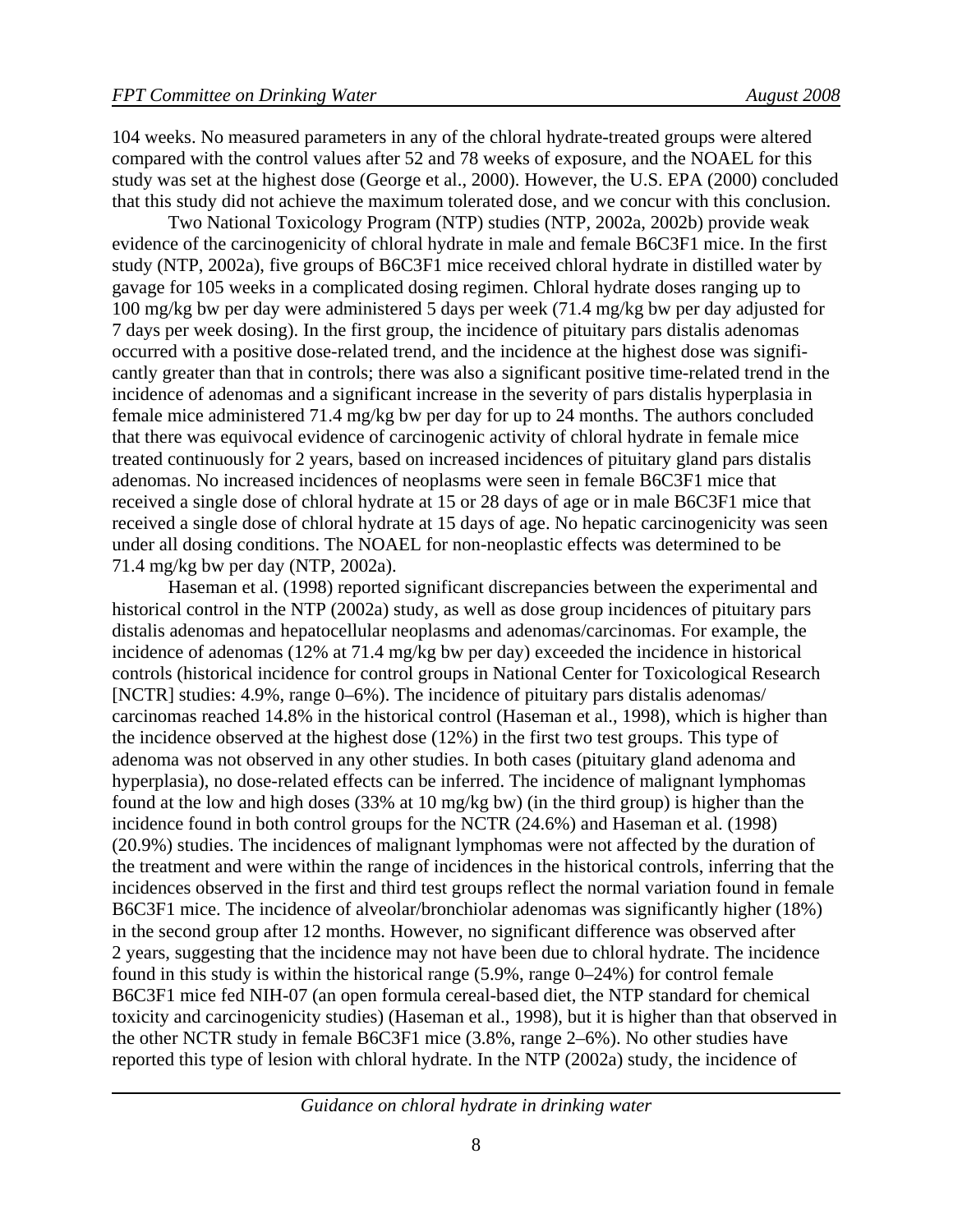hepatocellular neoplasms in females in the third and fourth test groups was quite low, ranging from 1% to 13% at up to 50 mg/kg bw; in males (in the fifth group), the incidence of hepatocellular neoplasms was quite high, even in the control group (50%). There were no neoplasms in mice that could be attributed to chloral hydrate treatment.

In the second NTP study (NTP, 2002b), a group of 120 male B6C3F1 mice was fed 0, 25, 50, or 100 mg chloral hydrate/kg bw per day, 5 days per week (0, 17.9, 35.7, or 71.4 mg/kg bw per day, adjusted for 7 days per week dosing), for 2 years. The male mice were divided into two groups of 60: one group received feed *ad libitum*, while the other received feed in a measured daily amount (gavage). Evaluation of 12 mice per dose group and diet was performed after 15 months, and the other 48 mice per dose group and diet were evaluated after 2 years. Histopathological changes were observed only in the liver. The incidence of hepatocellular adenomas or carcinomas was significantly greater in the 17.9 mg/kg bw per day group only in the *ad libitum* group. In the dietary controlled study, the incidence of hepatocellular carcinomas was significantly different at 71.4 mg/kg bw per day only. The NOAEL for non-neoplastic effects is 71.4 mg/kg bw per day (NTP, 2002b). The incidences of hepatocellular adenomas/ carcinomas for the *ad libitum* group in male B6C3F1 mice were 33%, 52%, 48%, and 46% at dose levels of 0, 17.9, 35.7, and 71.4 mg/kg bw per day, respectively, compared with 42% in the historical controls. In the controlled diet, the incidences of combined adenomas and carcinomas were lower than the historical control of 42.2% with the same strain of mice, at 23%, 23%, 29%, and 38% for dose levels of 0, 17.9, 35.7, and 71.4 mg/kg bw per day, respectively. No female mice were treated in this study.

In a study by Daniel et al. (1992a), 40 male B6C3F1 mice received 1 g chloral hydrate/L (166 mg/kg bw per day) in drinking water for 104 weeks. Only mild histopathological changes were observed in the liver, and no changes were noted in other organs. At the 60-week sacrifice, hepatocellular carcinomas were found in two chloral hydrate-treated mice, compared with zero in the controls. No lesions were found in the control group at this time. At the end of the study, 11 out of 24 surviving mice exposed to chloral hydrate had hepatocellular carcinomas, and 7 had hepatocellular adenomas. Hepatocellular lesions in controls included 2 animals with carcinomas and 1 with adenomas out of 20 survivors examined. The incidence of both adenomas and carcinomas was significantly greater than in the control group. The increase in the combined incidence of the two lesions, adenomas and carcinomas, was highly significant (Daniel et al., 1992a). In this study, a low incidence of hepatocellular tumours was observed in the control group (15%), compared with 42.2% for the historical control (Haseman et al., 1998). However, the study indicated that the liver is the target organ following exposure to chloral hydrate. Hepatocellular necrosis as well as tumours (carcinoma, adenoma) were observed in this study. However, this study would be considered inadequate based on OECD guideline standard protocols, because only one dose was used. The difference in the incidences of hepatocellular adenomas and carcinomas in the NTP (2002a) study and that by Daniel et al. (1992a) might be due to the higher dose used in the latter study.

A chronic bioassay was conducted with Sprague-Dawley rats (50 per sex per group) administered chloral hydrate at doses of 0 (untreated drinking water), 15, 45, or 135 mg/kg bw per day in drinking water for 124 weeks for males and 128 weeks for females. There was no evidence of an increased incidence of tumours in any organs. An increase in the incidence of hepatocellular hypertrophy was observed at the highest dose (28%) compared with the control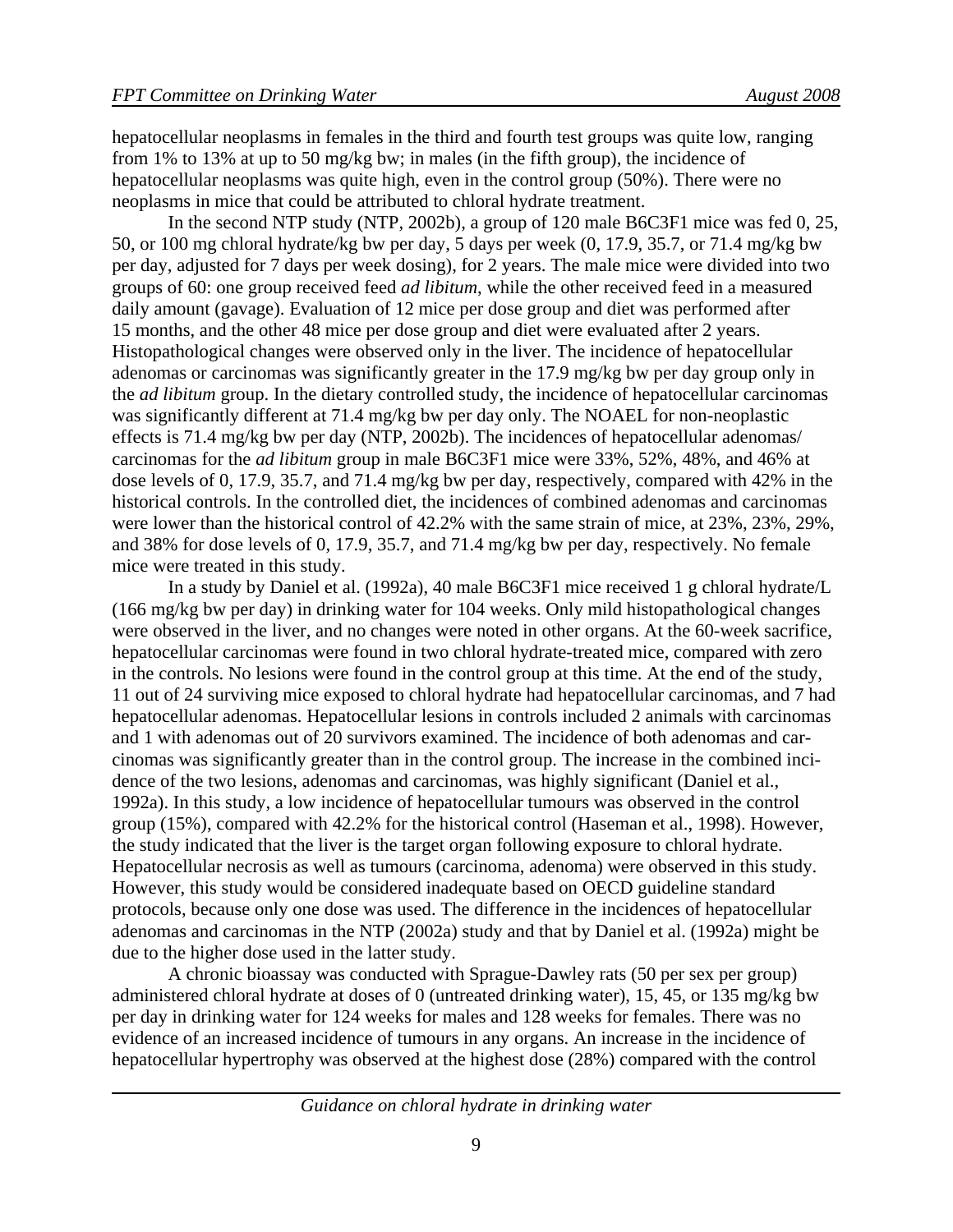(11%). The finding was characterized by diffuse liver cell enlargement with slightly eosinophilic cytoplasm. The increase in hepatocellular hypertrophy was seen only in the male rats and was graded as minimal to slight in severity. The type, incidence, and organ distribution of the neoplastic lesions in the chloral hydrate-treated rats did not differ from those in the control rats, and the lesions were therefore regarded as random events. No change was observed in body weight or organ weight. A NOAEL of 45 mg/kg bw per day and a LOAEL of 135 mg/kg bw per day were set based on the increased incidence of hepatocellular hypertrophy (Leuschner and Beuschner, 1998). The U.S. EPA (2000) concluded that there are indications that the study did not achieve the maximum tolerated dose, and we concur with that conclusion.

#### *Mutagenicity and genotoxicity*

There is equivocal evidence of the genotoxicity of chloral hydrate. Moore and Harrington-Brock (2000) found chloral hydrate and its metabolites to show evidence of some genotoxic activity, albeit at very high doses, indicating that chloral hydrate is a weakly genotoxic chemical.

In *in vitro* tests, positive results were reported for *Salmonella typhimurium* strains TA198 and TA100 in point mutation assays (Waskell, 1978; Bruce and Heddle, 1979; Bignami et al., 1980; NTP, 2002a), for sister chromatid exchanges (Bruce and Heddle, 1979; NTP, 2002a), for DNA strand breaks in human lymphocytes (Gu et al., 1981), for chromosomal aberrations in Chinese hamster ovary cells with or without S9 (Bruce and Heddle, 1979; NTP, 2002a), for aneuploidy and clastogenicity in several test systems using mammalian cells (Natarajan et al., 1993; Harrington-Brock et al., 1998), and for aneuploidy in various fungi in the absence of metabolic activation (U.S. EPA, 2000). Chloral hydrate induced aneuploidy in Chinese hamster embryonic fibroblasts *in vitro* without an exogenous metabolic system at 250  $\mu$ g/mL (Harrington-Brock et al., 1998), in two Chinese hamster pulmonary lines at 250 µg/mL and 50 µg/mL (Warr et al., 1993), and in human peripheral blood lymphocytes at 50 µg/mL without an exogenous metabolic system (Sbrana et al., 1993).

Increases in micronuclei in mouse spermatids were observed when spermatogonia stem cells were exposed to chloral hydrate at 41, 83, or 165 mg/kg bw (Allen et al., 1994). In *Drosophila melanogaster*, chloral hydrate induced a small increase in the frequency of sexlinked recessive lethal mutations in germ cells of male flies fed 5500 mg/kg bw (Yoon et al., 1985).

Negative results were reported for *S. typhimurium* strain TA1535 in point mutation assays, for mitotic crossing-over in *Aspergillus nidulans* in the absence of metabolic activation, for reverse mutation in *Saccharomyces cerevisiae*, for DNA–protein crosslinks in rat liver nuclei, for DNA single strand breaks in rodent hepatocytes in primary culture and in CCRF-CEM cells, a human lymphoblastic leukaemia cell line (Chang et al., 1992), for DNA repair in *Escherichia coli* (U.S. EPA, 2000), and for micronuclei induction and aneuploidy in mouse lymphoma cells (Natarajan et al., 1993; Harrington-Brock et al., 1998). Chloral hydrate also gave negative test results in studies with ICR mouse metaphase II oocytes (Mailhes et al., 1993).

*In vivo*, chloral hydrate was positive in the mouse bone marrow micronucleus test (U.S. EPA, 2000; NTP, 2002b). Chloral hydrate increased the frequency of chromosomal aberrations in mouse bone marrow, spermatogonia, and primary and secondary spermatocytes, but not in oocytes, after *in vivo* treatment (U.S. EPA, 2000).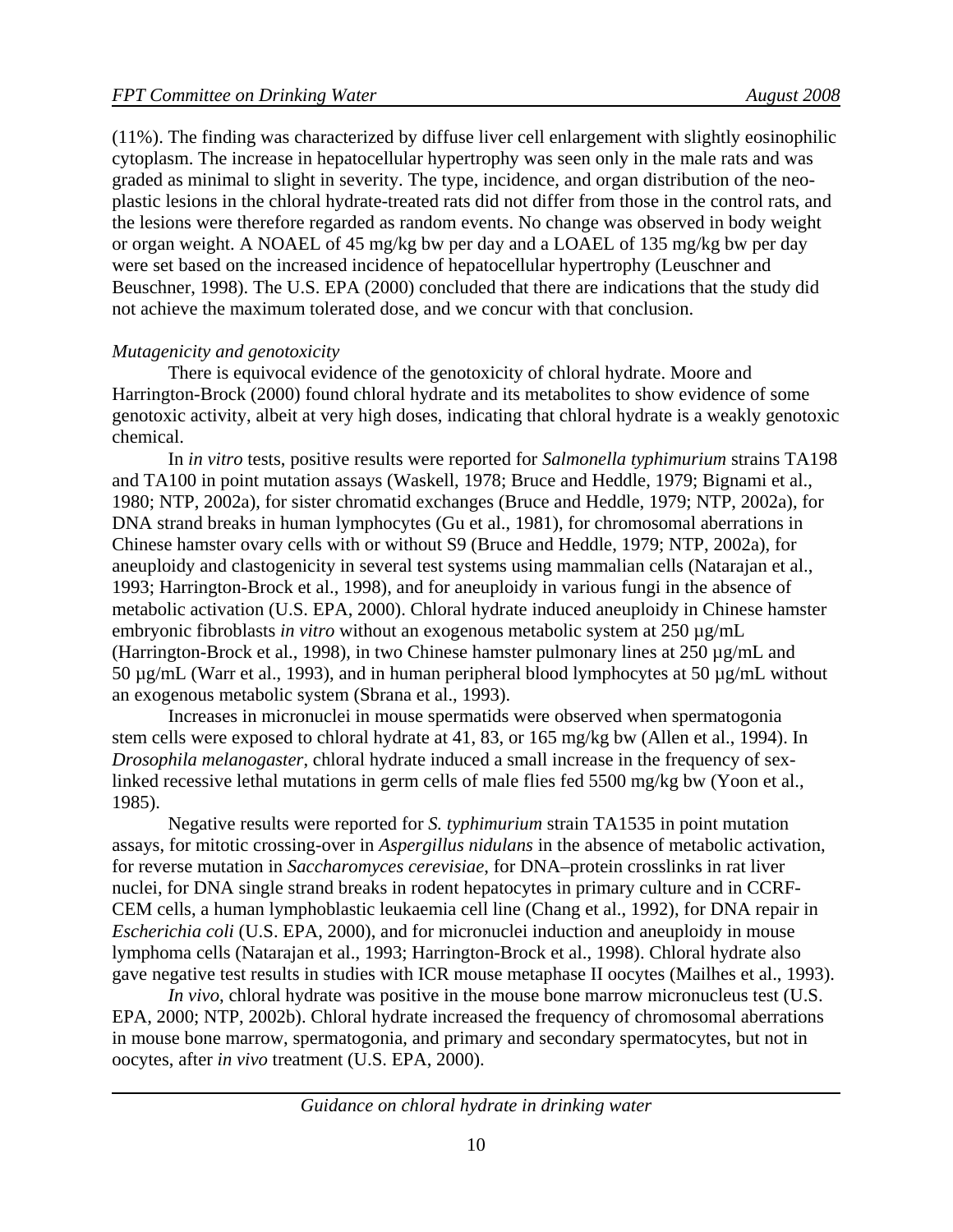#### *Reproductive and developmental toxicity*

The reproductive, embryo-fetotoxic, and teratogenic effects of chloral hydrate have been studied in several species. Effects have included neurodevelopmental toxicity, reduction in sperm motility, and an increased incidence of heart malformations.

Male and female CD-1 mice (four per cage, total number not specified) were exposed to chloral hydrate in drinking water at concentrations of 60 or 600 mg/L (equivalent to 21.3 or 204.8 mg/kg bw per day). All animals were exposed for 3 weeks prior to breeding. Females were also exposed during gestation and until pups were weaned at 21 days of age. At 204.8 mg/kg bw per day, at 23 days of age, pups showed impaired retention of passive avoidance learning in both 1-hour and 24-hour retention tests. This study identified a NOAEL for neurodevelopmental toxicity of 21.3 mg/kg bw per day. A reproductive and developmental effects NOAEL was also identified at 204.8 mg/kg bw per day (Kallman et al., 1984).

Male F344 rats (two per cage, total number not specified) were administered chloral hydrate in drinking water at concentrations of 0, 780, or 2700 mg/L (corresponding to dose levels of 0, 55, and 188 mg/kg bw per day) for 52 weeks to evaluate the effects of chloral hydrate on sperm morphology and motility. A reduction in sperm motility was observed in rats exposed to 188 mg/kg bw per day (58%) compared with controls (68%). A shift in the frequency distribution of the average straight-line velocities of sperm also occurred at this dose compared with the controls. A NOAEL for effects on sperm motility was set at 55 mg/kg bw per day, and a LOAEL of 188 mg/kg bw per day was identified (Klinefelter et al., 1995).

An *in vitro* embryotoxicity study was performed with embryos from Sprague-Dawley rats exposed to chloral hydrate at 0.5–2.5 mmol/L (83–414 mg/L) on gestational day 10 for 46 hours. All embryos died at the highest dose, but no deaths were observed at lower doses. Chloral hydrate caused concentration-dependent decreases in growth and differentiation and increases in the incidence of morphologically abnormal embryos. At 1.0 mmol/L, decreases in crown–rump length, somite (embryonic segments) numbers, and the protein or DNA content of embryos were observed. At 1.0, 1.5, and 2.0 mmol/L, 18%, 68%, and 100% of embryos, respectively, had malformations, malformations of the brain, eyes, and ears being among the most frequent developmental effects encountered. At 2.0 mmol/L, abnormalities were also observed in the trunk and in the optic and otic systems. At the higher concentrations, embryos exhibited severe alterations of the craniofacial region. Hypoplasia of the prosencephalon was also observed. Chloral hydrate caused pericardial dilation (45% of the embryos at 2 mmol/L). Chloral hydrate produced a step increase in embryolethality as concentrations increased. Based on this *in vitro* study, chloral hydrate was found to be more potent than TCA and DCA. A NOAEL of 0.5 mmol/L (83 mg/L) was identified for embryotoxicity (Saillenfait et al., 1995). Since this study is an *in vitro* study, it is difficult to compare the results with those of an *in vivo* study, nor is it possible to extrapolate the risk to human health. This study is unusual, because reproductive studies tend to involve exposure over the period of organogenesis (days 5–12) or over the entire gestation period.

Pregnant female Sprague-Dawley rats were exposed to chloral hydrate in drinking water from gestational day 1 to day 22 at 1.232 mg/mL (corresponding to an average exposure of 151 mg/kg bw per day). There was no evidence of maternal toxicity, no change in the number of live or dead fetuses, no change in placental or fetal weight, no change in crown–rump length, and no increase in the incidence of morphological changes. Heart malformations (not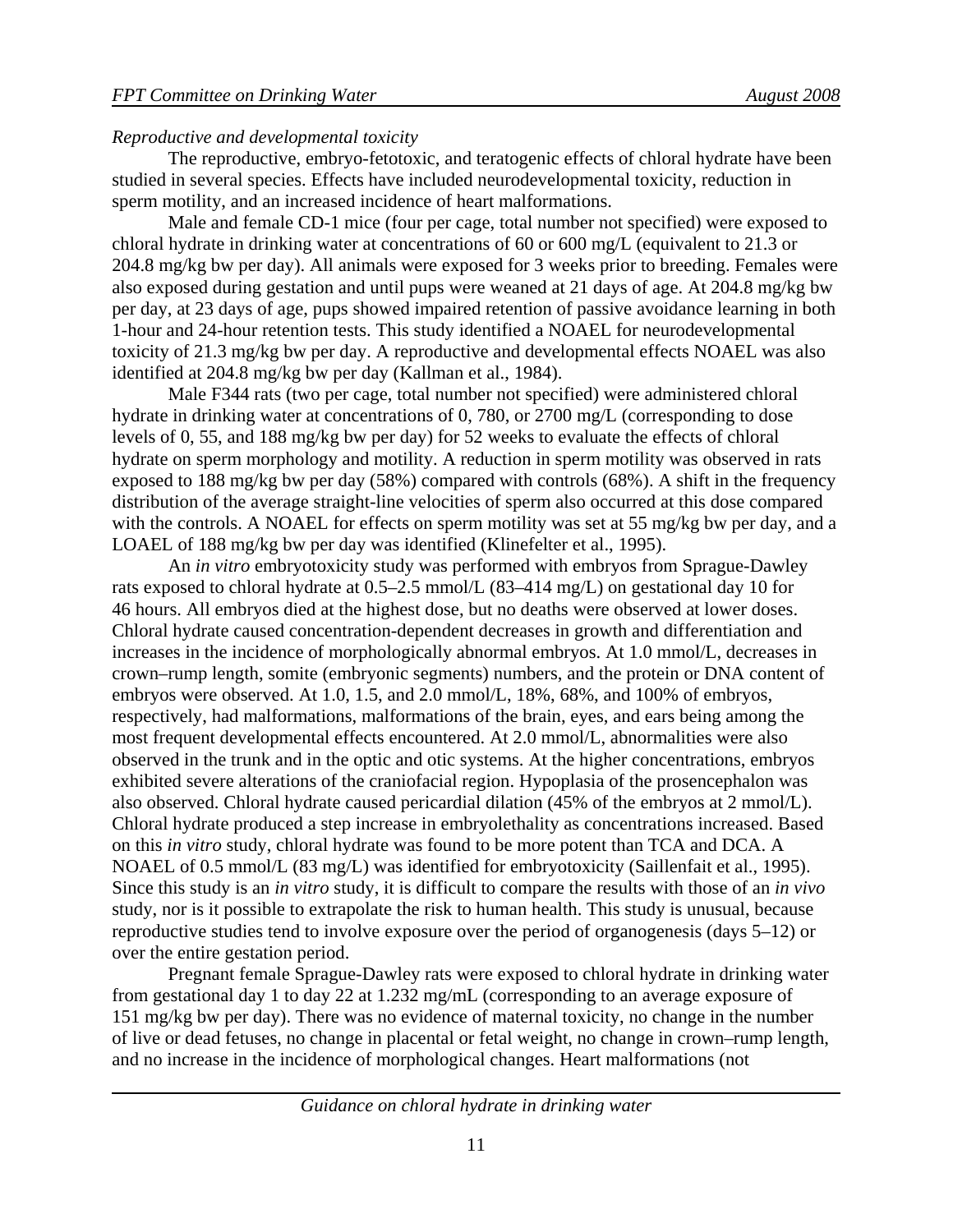significant), such as atrial septal defects (2), mitral valve defects (2), ventricular septal defects (3), and pulmonary valve defects (1), were observed, compared with the control group, which had a total of 15 types of heart malformations. The chloral hydrate-exposed group had a 3.23% incidence of heart abnormalities compared with 2.15% for the control group (significantly different). A LOAEL of 151 mg/kg bw per day for chloral hydrate was identified in this study based on developmental toxicity, and no NOAEL was identified (Johnson et al., 1998).

#### *Mode of action*

In the Poon et al. (2002) subchronic toxicity study described above, it was postulated that the biological effects observed were attributable to TCA, a known peroxisomal proliferator. Triglyceride depression may also be a TCA effect. The presence of TCA in the serum and increased liver catalase lend support to a peroxisomal proliferation effect of chloral hydrate. However, this is of limited relevance in humans, since humans and other primates are less responsive than rats and mice in terms of peroxisomal proliferation. In contrast, hepatic hypotriglyceridaemia is of relevance to humans, because the hypolipidaemic effect of peroxisome proliferators is common to both experimental animals and humans.

In an *in vitro* study using male B6C3F1 mouse liver microsomes, it was found that chloral hydrate generated free radical intermediates that resulted in endogenous lipid peroxidation, thus forming malondialdehyde, formaldehyde, acetaldehyde, acetone, and propionaldehyde, substances that are known to be tumorigenic. Both TCA and TCOH also induced lipid peroxidation, but TCA had a stronger effect than TCOH, suggesting that TCA formation is the predominant pathway leading to lipid peroxidation. Cytochrome P-450 (possibly the isoenzyme CYP2E1) was the enzyme responsible for the metabolic activation of chloral hydrate and its metabolites to TCA and TCOH, leading to tumorigenic lipid peroxidation (Ni et al., 1996).

#### **B.2.3 Absorption, metabolism and excretion**

In humans, chloral hydrate is rapidly absorbed and then either oxidized to TCA (8%) or reduced to TCOH (92%), mainly by the liver, but also by the kidney. TCOH may be conjugated with glucuronic acid to form trichloroethanol glucuronide (TCOG), an inactive metabolite (Ogino et al., 1990; McEvoy, 1999). Additional TCA is formed during enterohepatic circulation of TCOH, such that 35% of the initial dose of chloral hydrate is converted to TCA (Allen and Fisher, 1993). The erythrocytes also metabolize chloral hydrate to TCOH, mainly via alcohol dehydrogenase.

Healthy male volunteers  $(n = 18)$  were administered a single dose of 250 mg of chloral hydrate in drinking water. Chloral hydrate, TCOH, and TCA were measured in the plasma. Chloral hydrate could be detected in only some of the plasma samples, 8–60 minutes after dosing. No concentration was reported, but the limit of detection was given as 0.1 mg/L. The maximum plasma concentrations of TCOH and TCA, 3 mg/L and 8 mg/L, respectively, were achieved 0.67 hour and 32 hours after dosing, respectively. The terminal half-lives were 9.3–10.2 hours for TCOH and 89–94 hours for TCA (Zimmermann et al., 1998).

The plasma half-lives in humans for therapeutic doses of chloral hydrate, TCOH, and TCA are about 4–5 minutes, 8–12 hours, and 67 hours, respectively (Ellenhorn and Barceloux, 1988).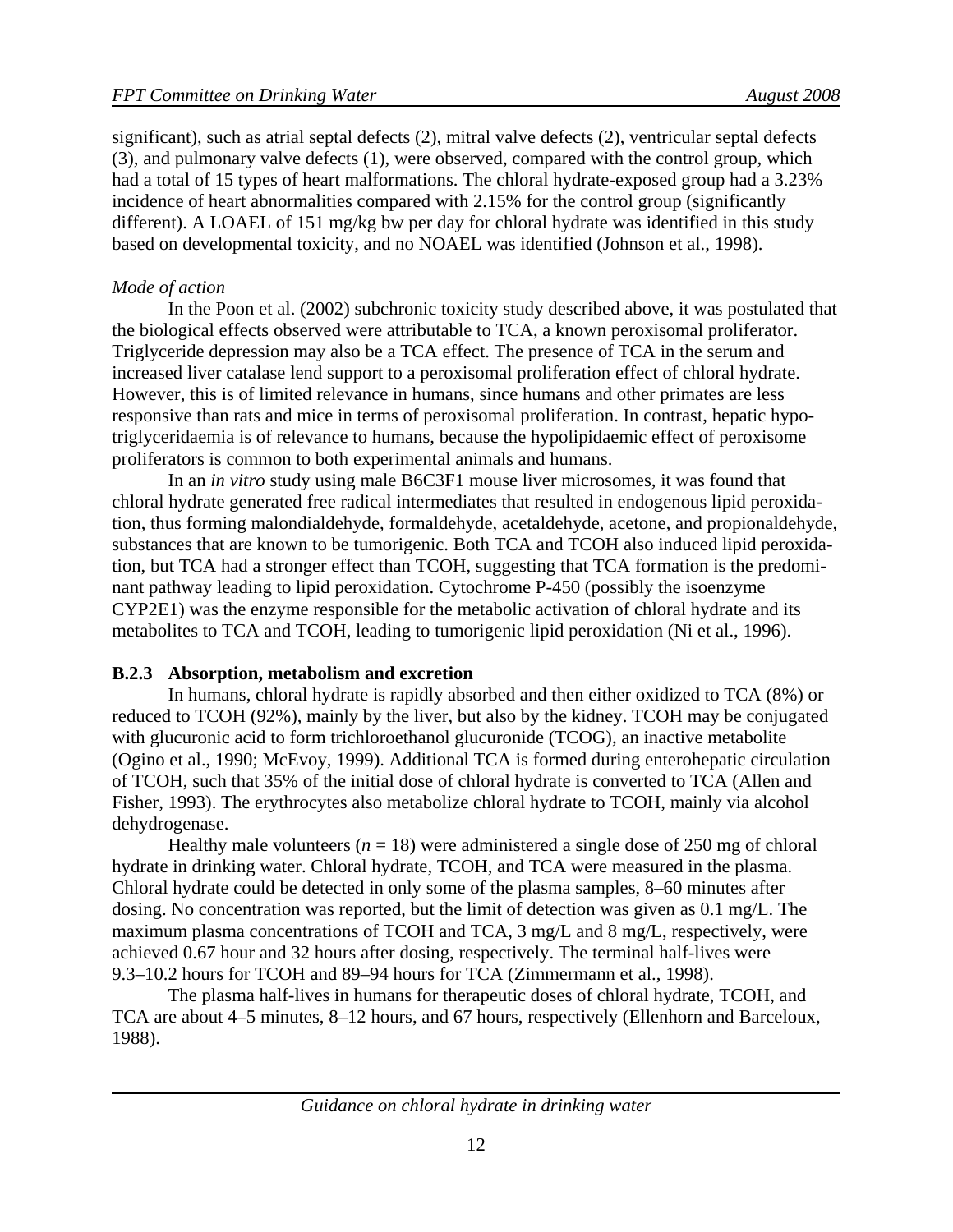In infants and children given chloral hydrate as a sedative, TCA, DCA, and TCOH were detected in plasma, and TCA's plasma half-life was shown to be very long (Henderson et al., 1997). There is evidence that the TCA may be converted to DCA in samples of blood taken for analysis unless appropriate steps are taken, raising concerns about whether the reported levels of DCA in humans are too high (Ketcha et al., 1996).

Chloral hydrate and TCOH do not accumulate in the human body (Gilman et al., 1985). As infants have an immature hepatic metabolism, particularly the glucuronidation pathway, with decreased glomerular filtration, they have a longer TCOH half-life compared with adults. In contrast, toddlers have a TCOH half-life similar to that of adults, indicating maturation of liver metabolism in toddlers (IPCS, 2000).

Chloral hydrate is rapidly metabolized by rats and mice, producing both TCOH and TCA as the major metabolites, with a higher concentration of TCA in mice than in rats. The metabolism of chloral hydrate, TCA, and TCOH was shown *in vitro* to give rise to free radical intermediates that caused lipid peroxidation and the formation of malondialdehyde (Beland, 1999). As with humans, chloral hydrate disappears rapidly from the blood of mice, and TCOH, TCOG, TCA, and DCA are identified as metabolites (Abbas et al., 1996). The half-lives of TCOH and TCOG appear to be significantly greater in rats than in mice (Beland et al., 1998). Lipscomb et al. (1996) found TCOH to be the first major metabolite of chloral hydrate *in vivo* in the blood and liver of Fischer 344 rats, B6C3F1 mice, and humans.

Chloral hydrate is an important metabolite of trichloroethylene (TCE) and an intermediate in the formation of TCA. Based on the results from a number of studies, a physiologically based pharmacokinetic (PBPK) model for TCE was developed. This model includes enterohepatic recirculation of its metabolites. The model quantitatively predicts quite well the uptake, distribution, and elimination of TCE, TCOH, TCOG, and TCA. The PBPK model clearly shows that the formation of TCA is delayed following the enterohepatic recirculation, accounting for the longer half-life of TCA observed in animal studies (Stenner et al., 1998). This is supported by the findings of Merdink et al. (1999), who found that some TCOH is converted back to chloral hydrate and oxidized to TCA.

Most chloral hydrate is excreted via the urine as TCOG, with small amounts excreted as free TCOH. The remainder is excreted as TCA (Butler, 1948; Marshall and Owens, 1954; Allen and Fisher, 1993). Chloral hydrate is not excreted unchanged (McEvoy, 1999).

#### **B.2.4 Risk assessment**

No epidemiological or carcinogenic studies were found in humans that associated exposure to chloral hydrate with cancer, despite the fact that chloral hydrate has been used for many decades (and still is used) as a sedative and hypnotic drug in adults and children (specifically for dental procedures). The U.S. EPA (2000) derived an acute oral reference dose of 0.1 mg/kg bw per day based on the pharmacologically active dose (250 mg, equivalent to 10.7 mg/kg bw per day) in humans. This dose is said to be protective for any non-cancer health effects from chronic exposure. However, chloral hydrate has shown some evidence of carcinogenicity in two longterm drinking water bioassays in male mice and in a lifetime study following a single oral dose in male mice. In addition, chloral hydrate was found to be a weak mutagen and clastogen,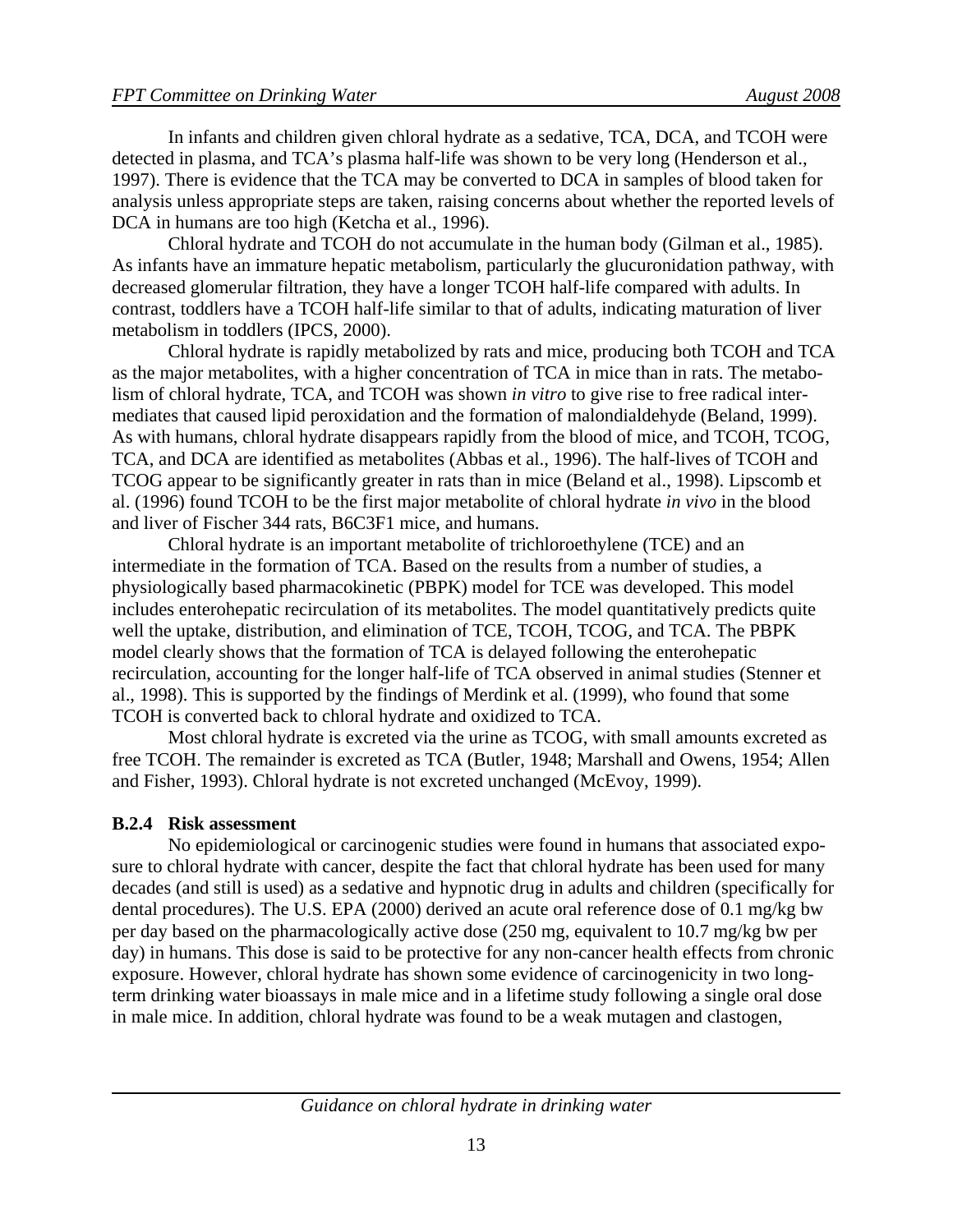suggesting that genotoxicity may play a role in the toxicity of chloral hydrate, but at concentrations higher than those expected to be found in the environment. The pharmacological dose of 10.7 mg/kg bw per day is not considered appropriate for the derivation of a health-based value for chloral hydrate in drinking water.

The International Agency for Research on Cancer classified chloral hydrate as Group 3, "not classifiable as to its carcinogenicity to humans," in 1995, based on inadequate evidence in humans and limited evidence in experimental animals (IARC, 1995). The U.S. EPA (2000) classified chloral hydrate as a possible human carcinogen, concluding that the most likely mode of action for the formation of tumours in mice involves interaction with cellular enzymes and proteins, in contrast to direct interaction with DNA. Health Canada has classified chloral hydrate in Group III.B — possibly carcinogenic to humans (inadequate data in humans, limited data in animals), as defined in Health Canada (1994). There is equivocal evidence of genotoxicity for chloral hydrate.

For compounds that are "possibly carcinogenic to humans," a health-based value is based on a tolerable daily intake (TDI) derived by the division of the lowest NOAEL or LOAEL by appropriate uncertainty factors.

Two studies from the NTP (2002a, 2002b) provide weak evidence of carcinogenicity in B6C3F1 mice (both sexes). However, significant discrepancies exist between the experimental and historical control (Haseman et al., 1998) and dose group incidences of pituitary pars distalis adenomas and hepatocellular neoplasms and adenomas/carcinomas, making the studies unsuitable for derivation of a guideline. However, in these two studies, hepatocellular neoplasms developed at concentrations similar to those observed in the study chosen for the risk assessment (George et al., 2000), supporting the evidence of proliferative lesions at these concentrations.

The non-cancer end-point of histopathology in the liver as derived in George et al. (2000) was chosen for the risk assessment. Male B6C3F1 mice were treated in a lifetime study with chloral hydrate at concentrations of 0, 120, 580, or 1280 mg/L (corresponding to dose levels of 0, 13.5, 65, and 146.6 mg/kg bw per day). The prevalence of hepatocellular carcinomas was increased in the high-dose group (84.4%) compared with 54.8%, 54.3%, and 59.0% in the control, low-, and mid-dose groups. The prevalence of hepatoadenomas was significantly increased in all dose groups: 43.5%, 51.3%, and 50.0% for the low-, mid-, and high-dose chloral hydrate groups, respectively, compared with 21.4% in the control group. In this study, drinking water was used as a vehicle rather than gavage dosing 5 days per week as in the NTP (2002a, 2002b) studies, supporting the use of the George et al. (2000) study for this evaluation.

Although IPCS (2000) set a NOAEL of 1280 mg/L (146.6 mg/kg bw per day) for noncancer end-points (based on the lack of evidence of hepatocellular necrosis at any exposure and only minimal changes in the levels of serum enzymes), the George et al. (2000) study showed that chloral hydrate induced an increase in the incidence of proliferative lesions (hyperplasia, adenoma, carcinoma, and combined adenoma and carcinoma) at all exposures, except for carcinoma at the two lower exposures. In the control groups, lesions (hyperplasia, adenoma, carcinoma, and combined adenoma and carcinoma) were also observed, but at lower percentages for the hyperplasia and hepatocellular adenoma. At 120 mg/L (13.5 mg/kg bw per day) and above, significant increases in the incidence of proliferative lesions were observed. This increase in proliferative lesions is an important end-point. Since these lesions were observed at all dose levels, no NOAEL could be derived; therefore, a LOAEL of 120 mg/L (13.5 mg/kg bw per day)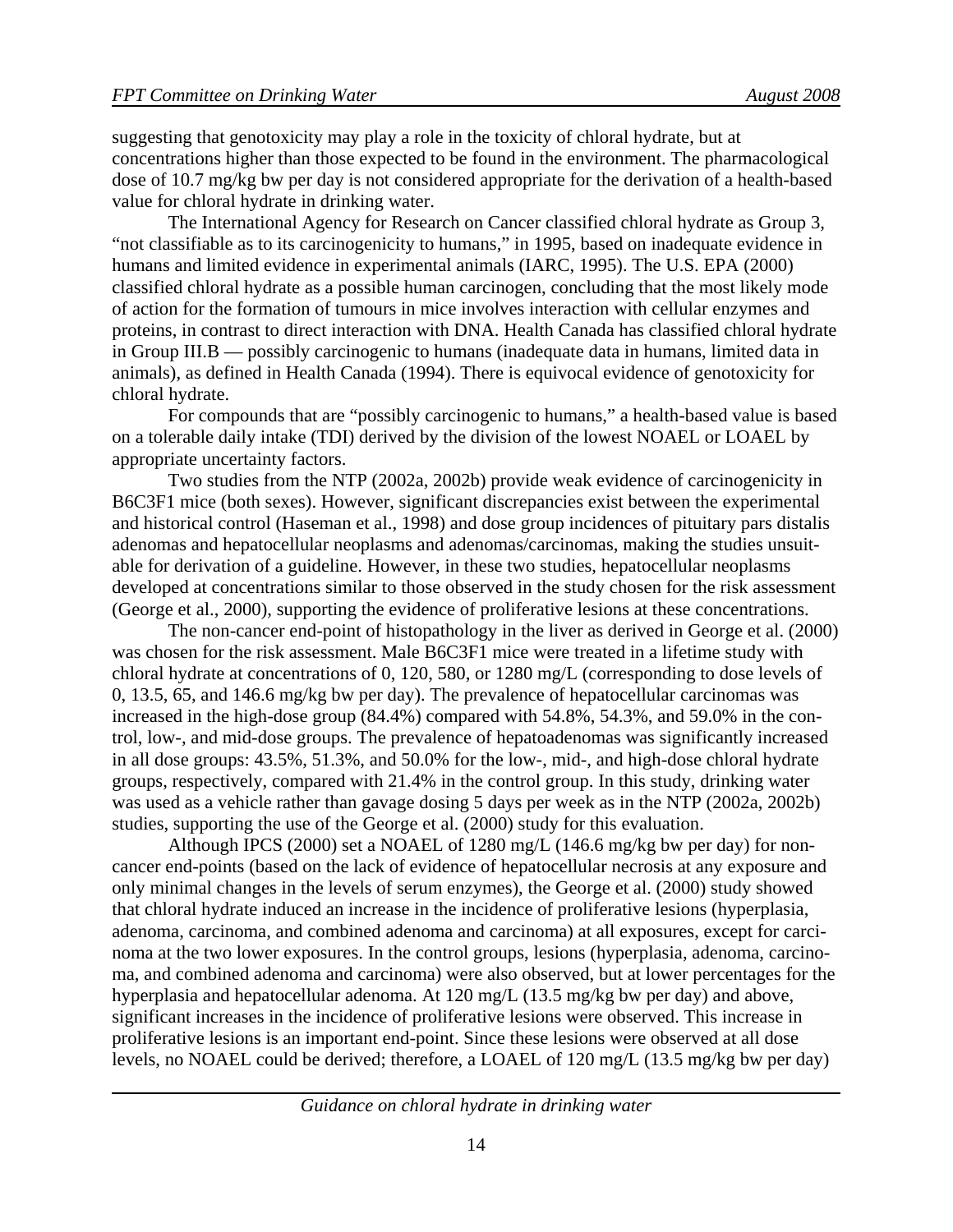was set to derive a TDI. An additional uncertainty factor of 3 was added to account for the limitations of the database in regards to evidence of carcinogenicity in animals.

The TDI is derived as follows:

TDI =  $13.5 \text{ mg/kg}$  bw per day =  $0.0045 \text{ mg/kg}$  bw per day 3000

where:

- 13.5 mg/kg bw per day is the LOAEL for B6C3F1 mice based on increased incidence of liver histopathology,
- 3000 is the uncertainty factor  $(\times 10$  for interspecies variability;  $\times 10$  for intraspecies variability;  $\times 10$  to account for the use of a LOAEL instead of a NOAEL, as no NOAEL was observed in the relevant study; and  $\times$ 3 to account for limitations of the database in regards to evidence of carcinogenicity).

Based on this TDI, a health-based value for chloral hydrate in drinking water can be derived as follows:

$$
\frac{0.0045 \text{ mg/kg bw per day} \times 70 \text{ kg bw} \times 0.80}{1.5 \text{ L/day}} \approx 0.2 \text{ mg/L (rounded)}
$$

where:

- 0.0045 mg/kg bw per day is the TDI, as derived above,
- 70 kg is the average body weight of an adult,
- 0.80 is the proportion of total daily intake allocated to drinking water, since the exposure to chloral hydrate for the general population comes mostly from chlorinated drinking water,
- 1.5 L/day is the average daily consumption of drinking water for an adult.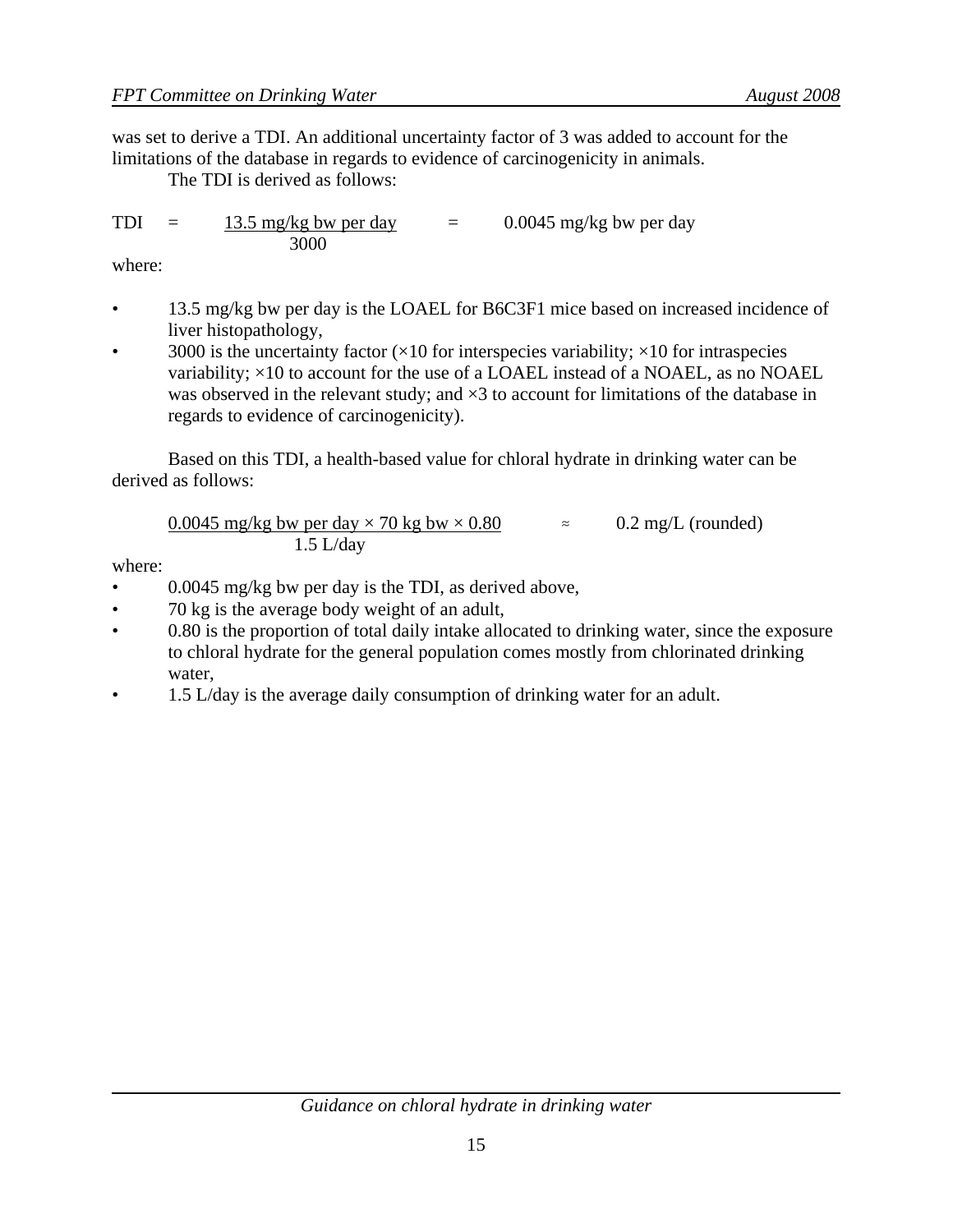## **B.3 Detection and treatment**

### **B.3.1 Analytical methods**

The U.S. Environmental Protection Agency (EPA) recognizes and approves EPA Method 551.1 for the determination of chloral hydrate in drinking water. This method uses a solvent extraction procedure for the analysis of chloral hydrate, with methyl *tert*-butyl ether (MTBE) as the solvent (U.S. EPA, 1995). Chloral hydrate is analysed using gas chromatography/electron capture detection, and the method detection limit is 0.005 µg/L. The sampling protocol requires field pH adjustment (pH 4.8) with a phosphate buffer and use of sodium sulphite to quench the residual chlorine.

Standard Method 5710 D of the 21st edition of the *Standard Methods for the Examination of Water and Wastewater* is also used to analyse chloral hydrate (APHA et al., 2005). This method stipulates that chloral hydrate may be analysed with THMs using a sodium sulphite solution to quench the reaction. Chloral hydrate is then analysed using liquid–liquid extraction capillary column gas chromatography with electron capture detection.

## **B.3.2 Treatment technology**

Although chloral hydrate formation in water is largely a function of the amount of organic compounds in water and their contact time with chlorine, it is important to recognize that the use of chlorination and other disinfection processes has virtually eliminated waterborne microbial diseases. As with THMs and other chlorinated DBPs, it is important to characterize the source water to ensure that the treatment process is optimized for precursor removal in order to reduce chloral hydrate levels in the finished water.

## *Municipal scale*

The U.S. EPA has suggested that enhanced coagulation and softening will control chloral hydrate levels in drinking water by removing the DBP precursors (total organic carbon). Moving the point of disinfection to reduce the reaction between chlorine and DBP precursors and using chloramines instead of chlorine for residual disinfection have also been suggested as ways to reduce chloral hydrate production (U.S. EPA, 1998a). Controlling levels of total THMs and HAAs and using enhanced coagulation/softening for DBP precursor removal will control for chloral hydrate as well as other chlorination by-products (U.S. EPA, 1998b).

There are three approaches to limiting the concentrations of chloral hydrate in municipally treated drinking water:

- treatment of water to remove chloral hydrate precursors prior to disinfection;
- the use of alternative disinfectants and disinfection strategies; and
- treatment of water to remove chloral hydrate after its formation.

The majority of changes occurring in the water industry today focus on strategies to remove DBP precursors prior to disinfection and the use of alternative disinfectants and alternative disinfection strategies.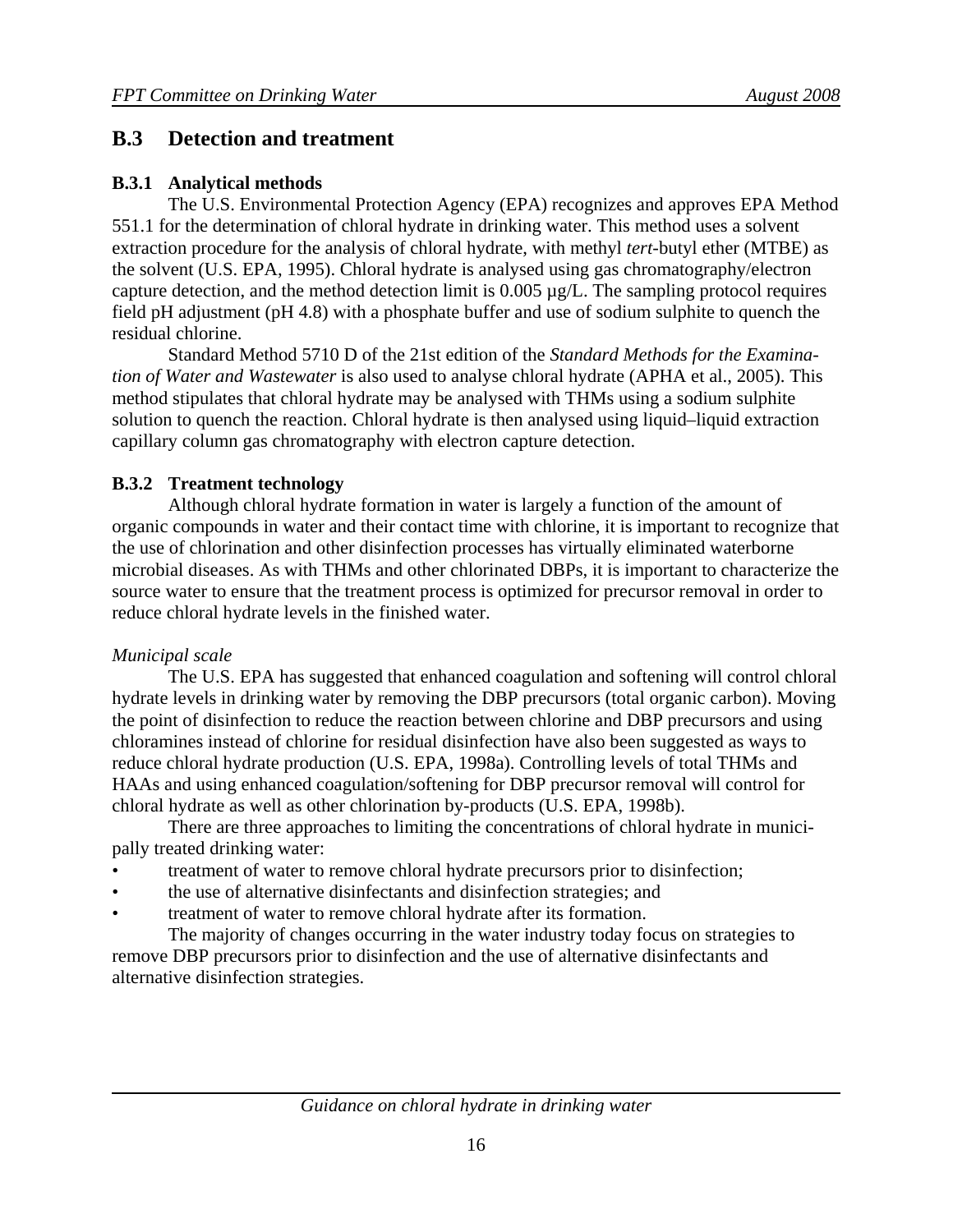#### *Removal of precursors prior to municipal disinfection*

The removal of organic precursors is the most effective way to reduce the concentrations of all DBPs, including chloral hydrate, in finished water (U.S. EPA, 1999b; Reid Crowther & Partners Ltd., 2000). These precursors include synthetic organic compounds and natural organic matter, which can react with disinfectants to form chloral hydrate. Conventional municipal-scale water treatment techniques can reduce the amount of precursors, but are ineffective in removing chloral hydrate once it is formed. Granular activated carbon, membranes, and ozone biofiltration systems can also remove organic matter from water. The U.S. EPA has identified precursor removal technologies such as granular activated carbon (GAC) and membrane filtration as Best Available Technologies (BAT) for controlling disinfection by-products formation (U.S. EPA, 2005). However, membrane processes generate concentrated residuals, and their disposal can be expensive (Xie, 2004). Combinations of disinfectants, when optimized, can help control chloral hydrate formation.

Potassium permanganate can be used to oxidize organic precursors at the head of the treatment plant, thus minimizing the formation of DBPs at the disinfection stage (U.S. EPA, 1999a). The use of ozone for oxidation of precursors is currently being studied. Early work has shown that the effects of ozonation, prior to chlorination, depend on treatment design and raw water quality and thus are unpredictable. The key variables that seem to determine the effect of ozone are dose, pH, alkalinity, and the nature of the organic material in the water. Ozone has been shown to be effective at reducing precursors at low pH. Above pH 7.5, however, ozone may actually increase the production of chlorinated DBP precursors (U.S. EPA, 1999a).

#### *Alternative municipal disinfection strategies*

The use of alternative disinfectants, such as chloramines (secondary disinfection only), ozone (primary disinfection only), and chlorine dioxide (primary disinfection only), is increasing. However, each of these alternatives has also been shown to form its own set of DBPs. Preozonation is feasible for water sources that have turbidity levels below 10 nephelometric turbidity units and bromide concentrations below 0.01 mg/L, to minimize the formation of bromate (Reid Crowther & Partners Ltd., 2000). Ultraviolet (UV) disinfection is also being used as an alternative disinfectant. Since UV disinfection is dependent on light transmission to the microbes, water quality characteristics affecting UV transmittance must be considered in the design of the system. Neither ozone nor UV disinfection leaves a residual disinfectant, and both must therefore be used in combination with a secondary disinfectant to maintain a residual in the distribution system.

It is recommended that any change made to the treatment process, particularly when changing the disinfectant, be accompanied by close monitoring of lead levels in the distributed water. A change of disinfectant has been found to affect the levels of lead at the tap, for example in Washington, DC, where a change from chlorine to chloramines resulted in significantly increased levels of lead in the distributed drinking water. When chlorine, a powerful oxidant, is used as the disinfectant, lead dioxide scales formed in distribution system pipes have reached a dynamic equilibrium in the distribution system. In Washington, DC, switching from chlorine to chloramines decreased the oxidation-reduction potential of the distributed water and destabilized the lead dioxide scales, which resulted in increased lead leaching (Schock and Giani, 2004).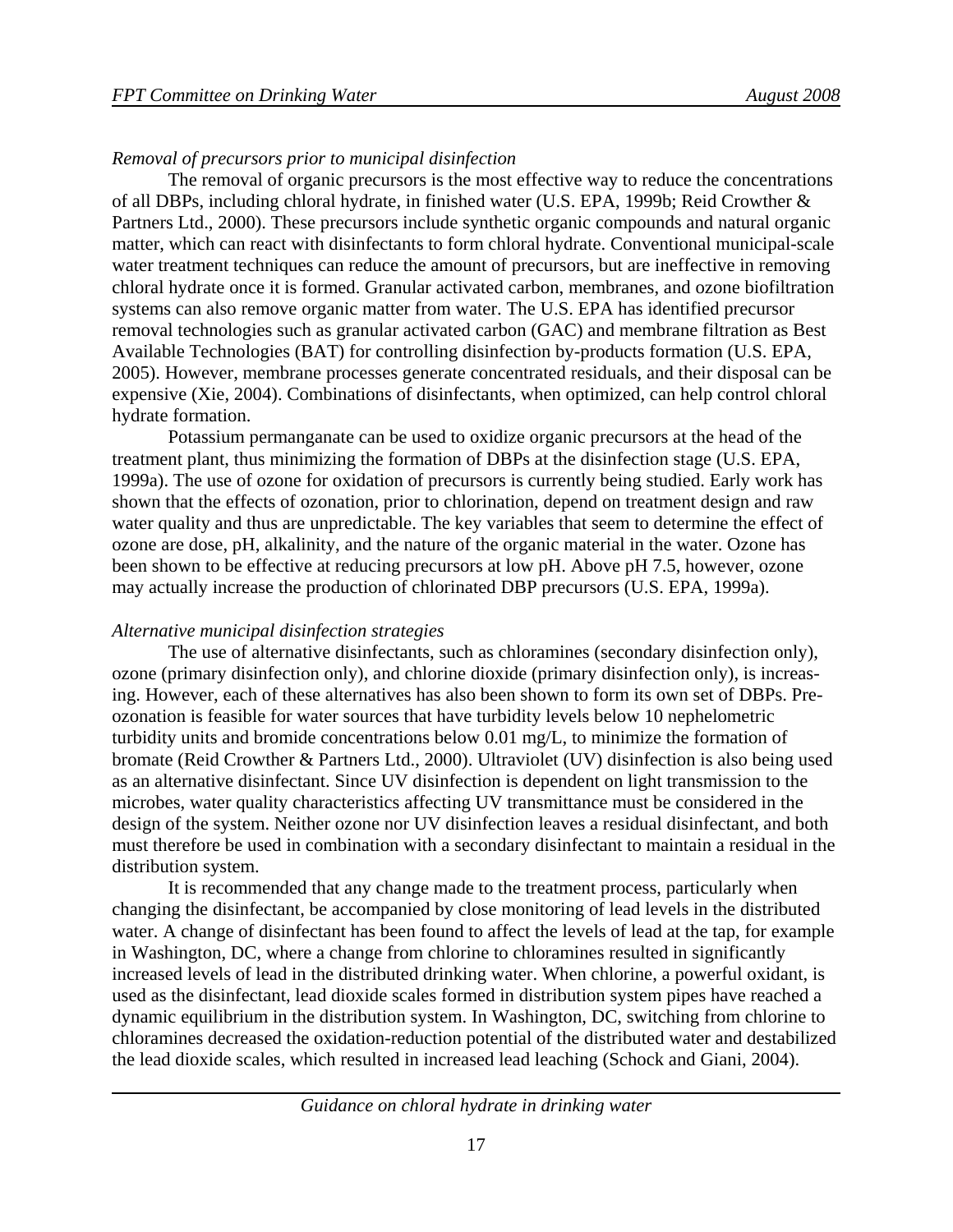Subsequent laboratory experiments by Edwards and Dudi (2004) and Lytle and Schock (2005) confirmed that lead dioxide deposits could be readily formed and subsequently destabilized in weeks to months under realistic conditions of distribution system pH, oxidation-reduction potential and alkalinity.

#### *Residential scale*

Municipal treatment of drinking water is designed to reduce contaminants to levels at or below their guideline values. As a result, the use of residential-scale treatment devices on municipally treated water is generally not necessary but primarily based on individual choice. In cases where municipal treatment has produced low concentrations of chloral hydrate in drinking water, some residential-scale point-of-entry or point-of-use treatment devices may remove chloral hydrate from the water. Treatment device technologies that may remove chloral hydrate include reverse osmosis and adsorption media, such as activated carbon, although none is currently certified specifically for this use.

NSF International (NSF) has developed several standards for residential water treatment devices designed to reduce the concentrations of various types of contaminants in drinking water, but chloral hydrate is not currently included in any NSF standard. Research is ongoing in the private and public sectors to test and adopt efficient methods for the reduction of chloral hydrate levels in drinking water.

Devices can lose removal capacity through usage and time and need to be maintained and/or replaced. Consumers should verify the expected longevity of the adsorption media in their treatment devices as per the manufacturers' recommendations and service the media when required.

Health Canada has conducted a study on the effectiveness of a number of point-of-use drinking water treatment devices for the removal of chloral hydrate. Boiling water for 2–5 minutes in a pot or kettle was effective in removing chloral hydrate (~98% decrease). The efficiency of filters (pressure filters and gravity filters using granular activated carbon) for the removal of chloral hydrate largely depended on the brand and age of the filters (new filters, 28 to >99% decrease). Aging of the filter, even in the short term, significantly reduced its capacity to remove chloral hydrate (Benoit et al., 2000; LeBel et al., 2002).

Health Canada does not recommend specific brands of drinking water treatment devices, but it strongly recommends that consumers look for a mark or label indicating that the device has been certified by an accredited certification body to the appropriate NSF/American National Standards Institute (ANSI) drinking water materials standard. These standards have been designed to safeguard drinking water by helping to ensure the material safety and performance of products that come into contact with drinking water. Certification organizations provide assurance that a product conforms to applicable standards and must be accredited by the Standards Council of Canada (SCC). In Canada, the following organizations have been accredited by the SCC to certify drinking water devices and materials as meeting NSF/ANSI standards:

- Canadian Standards Association International (www.csa-international.org);
- NSF International (www.nsf.org);
- Water Quality Association (www.wqa.org);
- Underwriters Laboratories (www.ul.com);
- Quality Auditing Institute (www.qai.org); and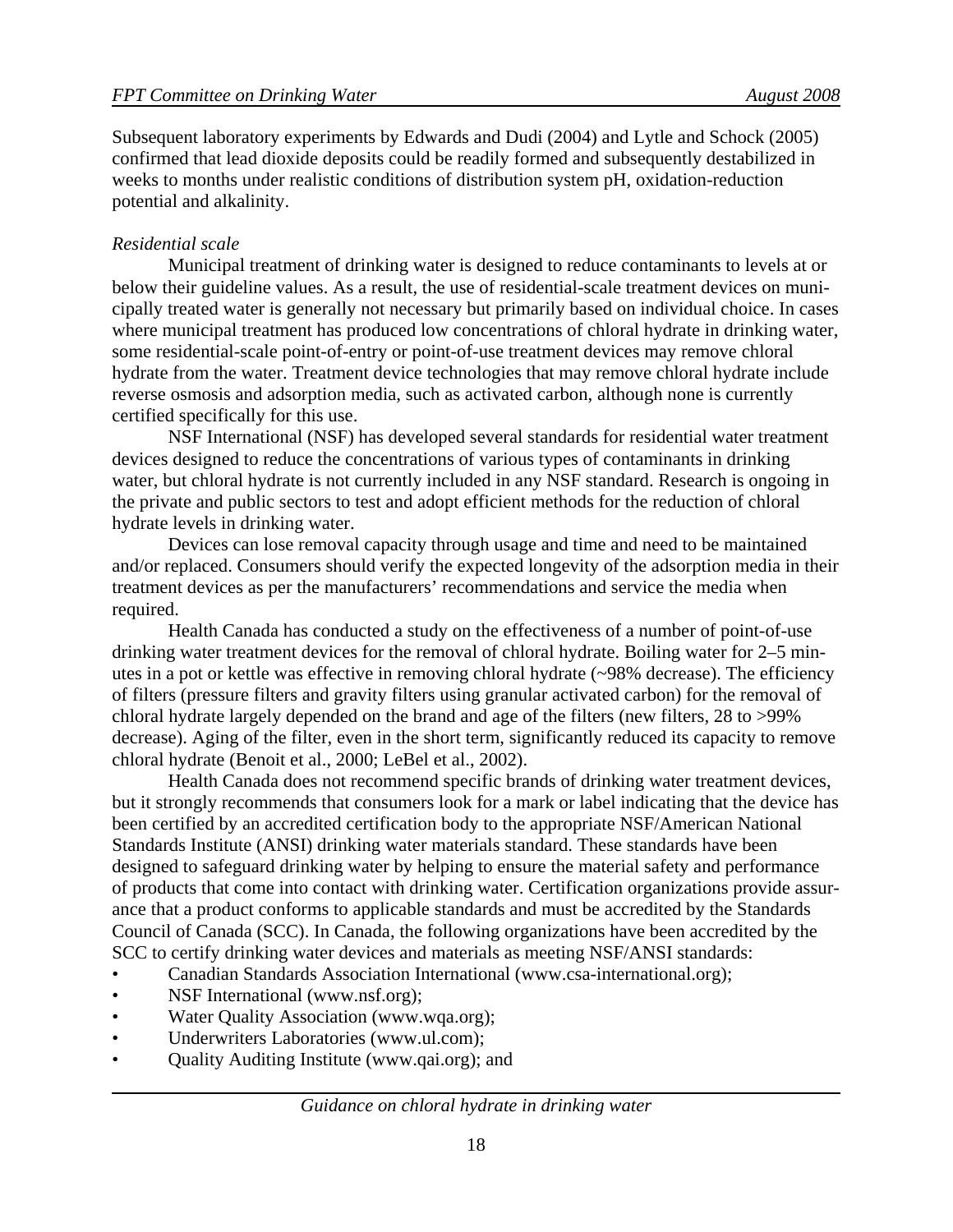• International Association of Plumbing and Mechanical Officials (www.iapmo.org). An up-to-date list of accredited certification organizations can be obtained from the SCC (www.scc.ca).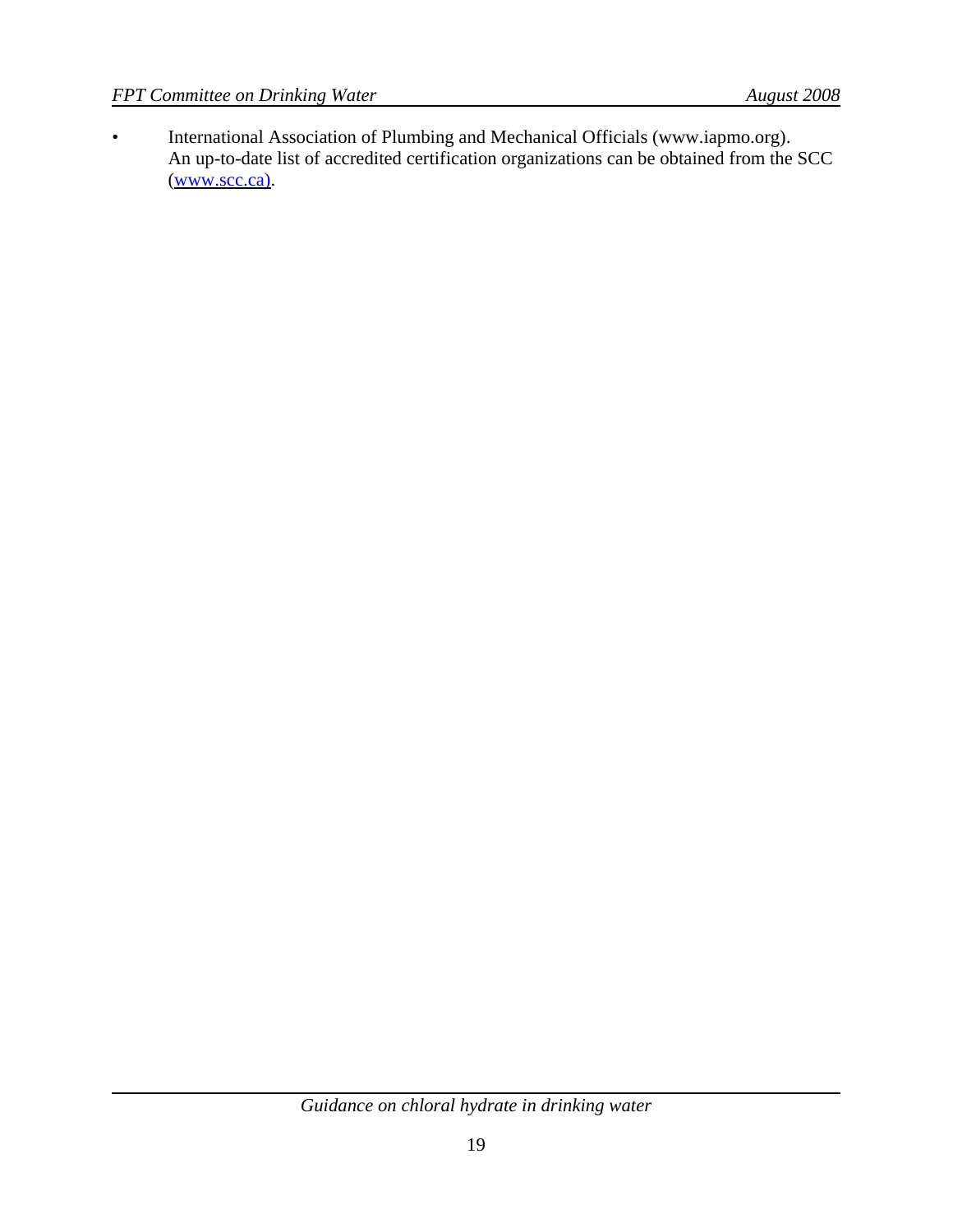## **B.4 References and acronyms**

#### **B.4.1 References**

Abbas, R.R., Seckel, C.S., Kidney, J.K. and Fisher, J.W. (1996) Pharmacokinetic analysis of chloral hydrate and its metabolism in B6C3F1 mice. Drug Metab. Dispos., 24(12): 1340–1346.

Allen, B.C. and Fisher, J.W. (1993) Pharmacokinetic modeling of trichloroethylene and trichloroacetic acid in humans. Risk Anal., 13: 71–86.

Allen, J.W., Collins, B.W. and Evansky, P.A. (1994) Spermatid micronucleus analyses of trichloroethylene and chloral hydrate effects in mice. Mutat. Res., 323(1–2): 81–88.

APHA (American Public Health Association), AWWA (American Water Works Association) and WEF (Water Environment Federation) (2005) Standard methods for the examination of water and wastewater. 21st edition. Washington, DC. p. 5.70.

Beland, F.A. (1999) NTP technical report on the toxicity and metabolism studies of chloral hydrate (CAS No. 302- 17-0) administered by gavage to F344/N rats and B6C3F1 mice. National Toxicology Program, National Institutes of Health, Research Triangle Park, NC. pp. 1–136 (NTP Toxicity Report Series No. 59).

Beland, F.A., Schmitt, T.C., Fullerton, N.F. and Young, J.F. (1998) Metabolism of chloral hydrate in mice and rats after single and multiple doses. J. Toxicol. Environ. Health, 54: 209–226.

Benoit, F.M., LeBel, G.L. and Jay, B. (2000) Evaluation of remedial actions to reduce the levels of chlorinated disinfection by-products in drinking water at the point of use. Proceedings of the 9th National Conference on Drinking Water, Regina, Saskatchewan, May 16–18, 2000.

Bignami, M., Conti, G., Conti, L., Crebelli, R., Misuraca, F., Puglia, A.M., Randazzo, R., Sciandrello, G. and Carere, A. (1980) Mutagenicity of halogenated aliphatic hydrocarbons in *Salmonella typhimurium*, *Streptomyces coelicolor* and *Aspergillus nidulans*. Chem. Biol. Interact., 30: 9–23.

Bruce, W.R. and Heddle, J.A. (1979) The mutagenic activity of 61 agents as determined by the micronucleus, *Salmonella*, and sperm abnormality assays. Can. J. Gen. Cytol., 21: 319–334.

Budavari, S. (1996) The Merck index. An encyclopedia of chemicals, drugs, and biologicals. 12th edition. Merck and Co. Inc., Whitehouse Station, NJ.

Butler, T.C. (1948) The metabolic fate of chloral hydrate. J. Pharmacol. Exp. Ther., 92: 49–58.

Chang, L.W., Daniel, F.B. and DeAngelo, A.B. (1992) Analysis of DNA strand breaks induced in rodent liver *in vivo*, hepatocytes in primary culture, and a human cell line by chlorinated acetic acid and chlorinated acetaldehydes. Environ. Mol. Mutagen., 20(4): 277–288.

Daniel, F.B., DeAngelo, A.B., Stober, J.A., Olson, G.R. and Page, N.P. (1992a) Hepatocarcinogenicity of chloral hydrate, 2-chloroacetaldehyde, and dichloroacetic acid in the male B6C3F1 mouse. Fundam. Appl. Toxicol., 19(2): 159–168.

Daniel, F.B., Robinson, M., Stober, J.A., Page, N.P. and Olson, G.R. (1992b) Ninety-day toxicity study of chloral hydrate in the Sprague-Dawley rat. Drug Chem. Toxicol., 15: 217–232.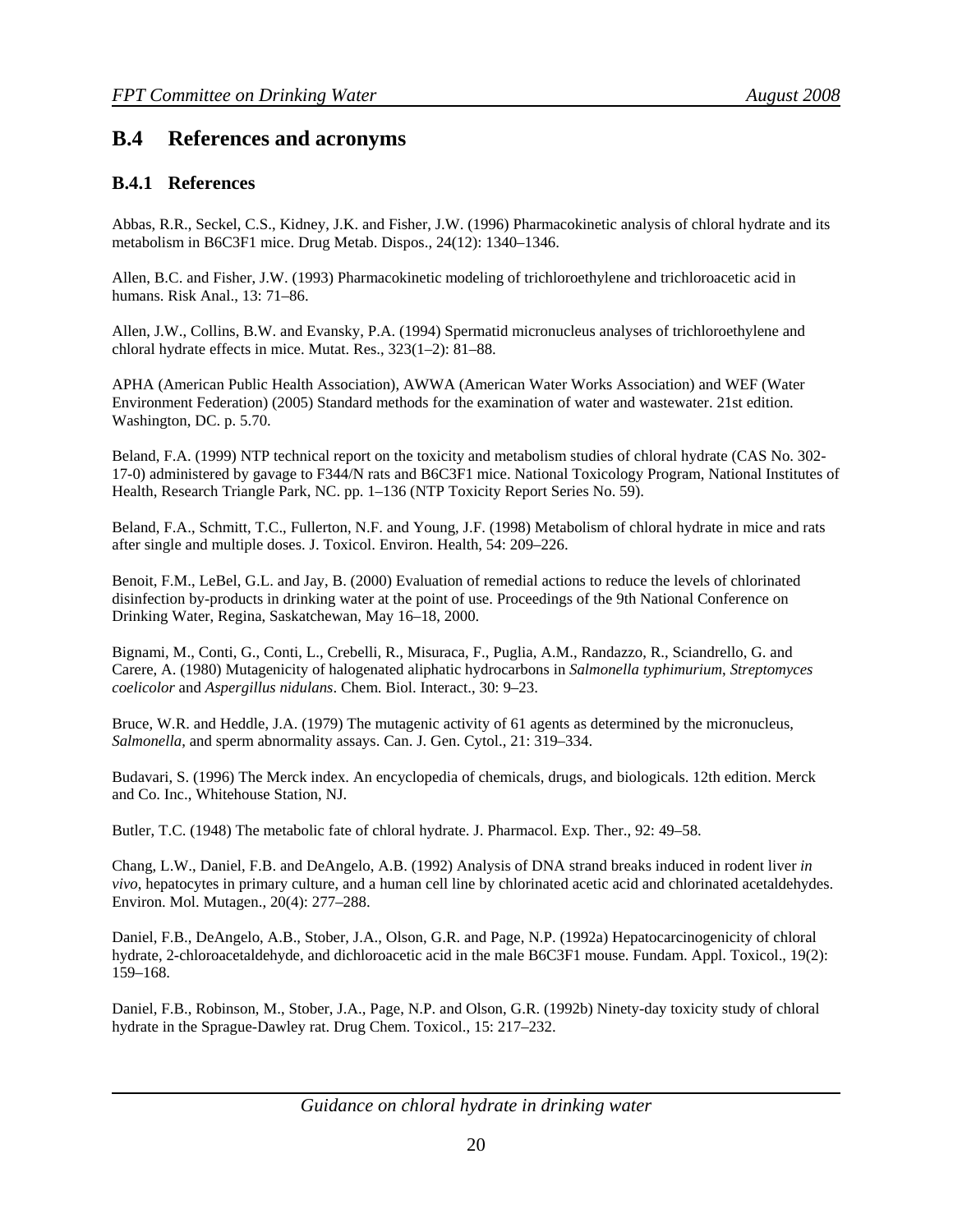Edsall, T.A. and Charlton, M.N. (1997) Nearshore waters of the Great Lakes. State of the Lakes Ecosystem Conference 1996. U.S. Environmental Protection Agency and Environment Canada (EPA 905-R-97-015A; Catalogue No. En40-11/35-1-1-1997E).

Ellenhorn, M.J. and Barceloux, D.G. (1988) Medical toxicology. Diagnosis and treatment of human poisoning. Elsevier Science Publishing Co., Inc., New York, NY.

Ellenhorn, M.J., Schonwald, S., Ordog, G. and Wasserberger, J. (1997) Ellenhorn's medical toxicology: Diagnosis and treatment of human poisoning. 2nd edition. Williams and Wilkins, Baltimore, MD.

George, M., Moore, T., Kilburn, S., Olson, G.R. and DeAngelo, A.B. (2000) Carcinogenicity of chloral hydrate administered in drinking water to the male F344/N rat and male B6C3F1 mouse. Toxicol. Pathol., 28: 610–618.

Gilman, A.G., Goodman, L.S. and Gilman, A. (1985) Chloral hydrate. In: Goodman and Gilman's the pharmacological basis of therapeutics. Macmillan, New York, NY. pp. 352, 370.

Greenberg, S.B., Faerber, E.N. and Aspinall, C.L. (1991) High-dose chloral hydrate sedation for children undergoing CT. J. Comput. Assist. Tomogr., 15: 467–469.

Gu, Z.W., Sele, B., Jalbert, P., Vincent, M., Vincent, F., Marka, C., Chmara, D. and Faure, J. (1981) [Induction of sister chromatid exchange by trichloroethylene and its metabolites.] Toxicol. Eur. Res., 3(2): 63–67 (in French).

Hansch, C., Leo, A. and Hoekman, D. (1995) Exploring QSAR — Hydrophobic, electronic, and steric constants. American Chemical Society, Washington, DC.

Harrington-Brock, K., Doerr, C.L. and Moore, M.M. (1998) Mutagenicity of three disinfection by-products: di- and trichloroacetic acid and chloral hydrate in L5178Y/TK  $+/(-)3.7.2C$  mouse lymphoma cells. Mutat. Res., 413(3): 265–276.

Haseman, J.K., Hailey, J.R. and Morris, R.W. (1998) Spontaneous neoplasm incidences in Fischer 344 rats and B6C3F1 mice in two-year carcinogenicity studies: A National Toxicology Program update. Toxicol. Pathol., 26(3): 428–441.

Health Canada (1994) *Canadian Environmental Protection Act*. Human health risk assessment for priority substances. Minister of Supply and Services Canada, Ottawa, Ontario (Catalogue No. En40-215/41E).

Health Canada (1995) A national survey of chlorinated disinfection by-products in Canadian water. Environmental Health Directorate, Health Canada, Ottawa, Ontario (95-EHD-197).

Henderson, G.N., Yan, Z., James, M.O., Davydova, N. and Stacpoole, P.W. (1997) Kinetics and metabolism of chloral hydrate in children: identification of dichloroacetate as a metabolite. Biochem. Biophys. Res. Commun., 235: 695–698.

IARC (International Agency for Research on Cancer) (1995) Chloral and chloral hydrate. IARC Monogr. Eval. Carcinogen. Risks Hum., 63: 245–269.

IPCS (International Programme on Chemical Safety) (2000) Chloral hydrate. World Health Organization, Geneva (Concise International Chemical Assessment Document No. 25).

Johnson, P.D., Dawson, B.V. and Goldberg, S.J. (1998) Cardiac teratogenicity of trichloroethylene metabolites. J. Am. Coll. Cardiol., 32: 540–545.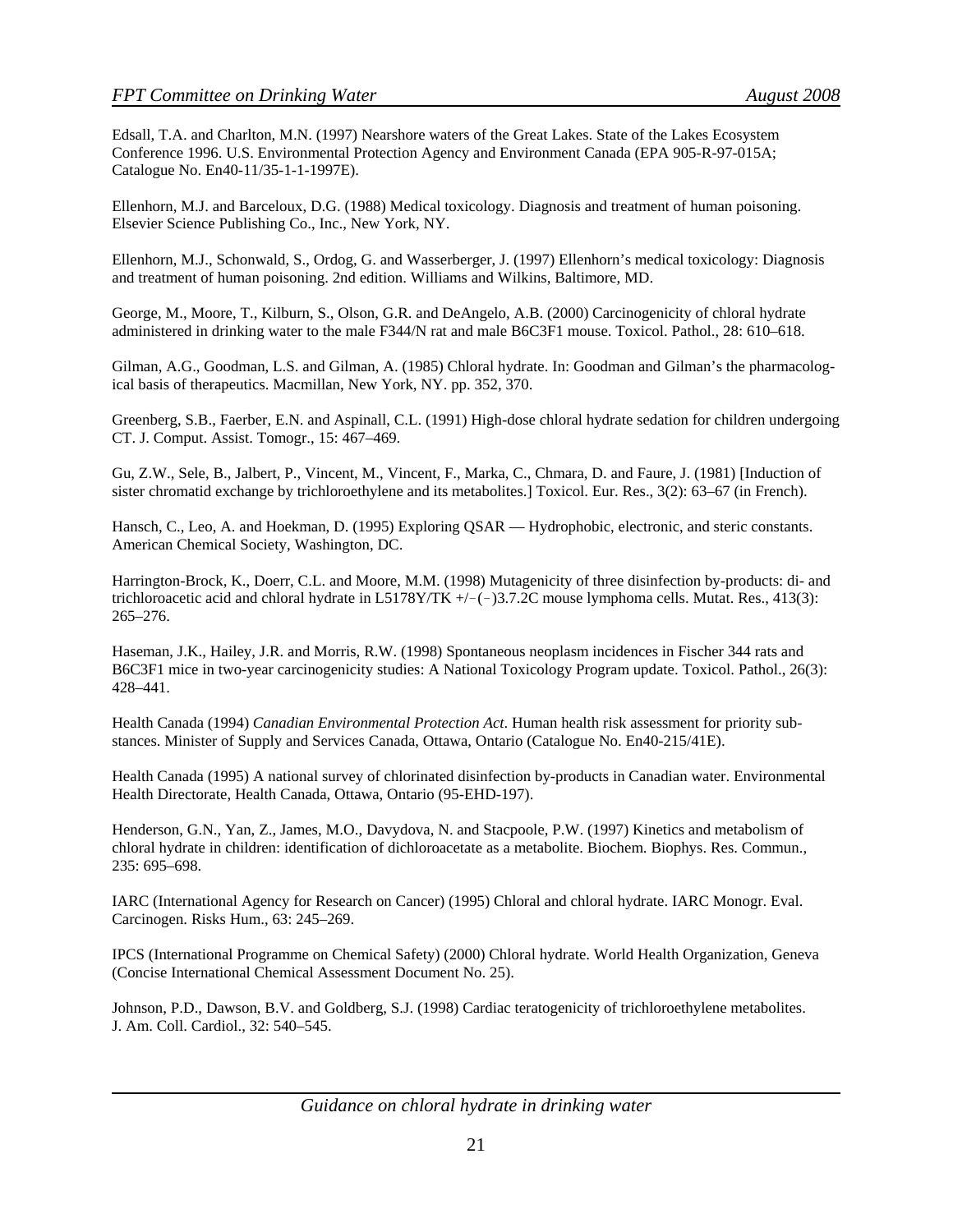Kallman, M.J., Kaempf, G.L. and Balster, R.L. (1984) Behavioral toxicity of chloral in mice: an approach to evaluation. Neurobehav. Toxicol. Teratol., 6: 137–146.

Kauffmann, B.M., White, K.L., Sanders, V.M., Douglas, K.A., Sain, L.E., Borzelleca, J.F. and Munson, A.E. (1982) Humoral and cell-mediated status in mice exposed to chloral hydrate. Environ. Health Perspect., 44: 147–151.

Ketcha, M.M., Stevens, D.K., Warren, D.A., Bishop, C.T. and Brashear, W.T. (1996) Conversion of trichloroacetic acid to dichloroacetic acid in biological samples. J. Anal. Toxicol., 20: 236–241.

Kirk-Othmer (1991) Kirk-Othmer encyclopedia of chemical technology. 4th edition. Wiley Interscience, New York, NY.

Klinefelter, G.R., Suarez, J.D., Roberts, N.L. and DeAngelo, A.B. (1995) Preliminary screening for the potential of drinking water disinfection by-products to alter male reproduction. Reprod. Toxicol., 9: 571–578.

Krasner, S.W., McGuire, M.J., Jacangelo, J.G., Patania, N.L., Reagan, K.M. and Aieta, E.M. (1989) The occurrence of disinfection by-products in US drinking water. J. Am. Water Works Assoc., 81(8): 41–52.

LeBel, G.L., Jay, B. and Benoit, F.M. (2002) Evaluation of filtration devices to reduce levels of chlorinated disinfection by-products (CDBPs) in drinking water at the point of use. Proceedings of the 10th National Conference on Drinking Water, Halifax, Nova Scotia, April 27–30, 2002.

Leuschner, J. and Beuscher, N. (1998) Studies on the mutagenic and carcinogenic potential of chloral hydrate. Arzneimittel-Forschung, 48: 961–968.

Lipscomb, J.C., Mahle, D.A., Brashear, W.T. and Garrett, C.M. (1996) A species comparison of chloral hydrate metabolism in blood and liver. Biochem. Biophys. Res. Commun., 227: 340–350.

Mailhes, J.B., Aardena, M.J. and Marchetti, F. (1993) Investigation of aneuploidy induction in mouse oocytes following exposure to vintablastine-sulfate, pyrimethamine, diethylstibestrol diphosphate, or chloral hydrate. Environ. Mol. Mutagen., 22: 107–114.

Marshall, E.K. and Owens, A.H. (1954) Absorption, excretion and metabolic fate of chloral hydrate and trichloroethanol. Bull. Johns Hopkins Hosp., 95: 1–18.

McEvoy, G.K. (1999) American Hospital Formulary Service Drug Information 99. American Society of Health-System Pharmacists, Inc., Bethesda, MD.

Merdink, J.L., Stenner, R.D., Stevens, D.K., Parker, J.C. and Bull, R.J. (1999) Effect of enterohepatic circulation on the pharmacokinetics of chloral hydrate and its metabolites in F344 rats. J. Toxicol. Environ. Health, 57: 357–368.

Moore, M.M. and Harrington-Brock, K. (2000) Mutagenicity of trichloroethylene and its metabolites: implications for the risk assessment of trichloroethylene. Environ. Health Perspect., 108: 215–223.

Natarajan, A.T., Duivenvooden, W.C., Meijers, M. and Zwanenburg, T.S. (1993) Induction of mitotic aneuploidy using Chinese hamster primary embryonic cells: Test results of 10 chemicals. Mutat. Res., 287(1): 47–56.

Newman, L.M. and Wackett, L.P. (1991) Fate of 2,2,2-trichloroacetaldehyde (chloral hydrate) produced during trichloroethylene oxidation by methanotrophs. Appl. Environ. Microbiol., 57: 2399–2402.

Ni, Y.C., Wong, T.Y., Lloyd, R.V., Heinze, T.M., Shelton, S., Casciano, D., Kadlubar, F.F. and Fu, P.P. (1996) Mouse liver microsomal metabolism of chloral hydrate, trichloroacetic acid, and trichloroethanol leading to induction of lipid peroxidation via a free radical mechanism. Drug Metab. Dispos., 24(1): 81–90.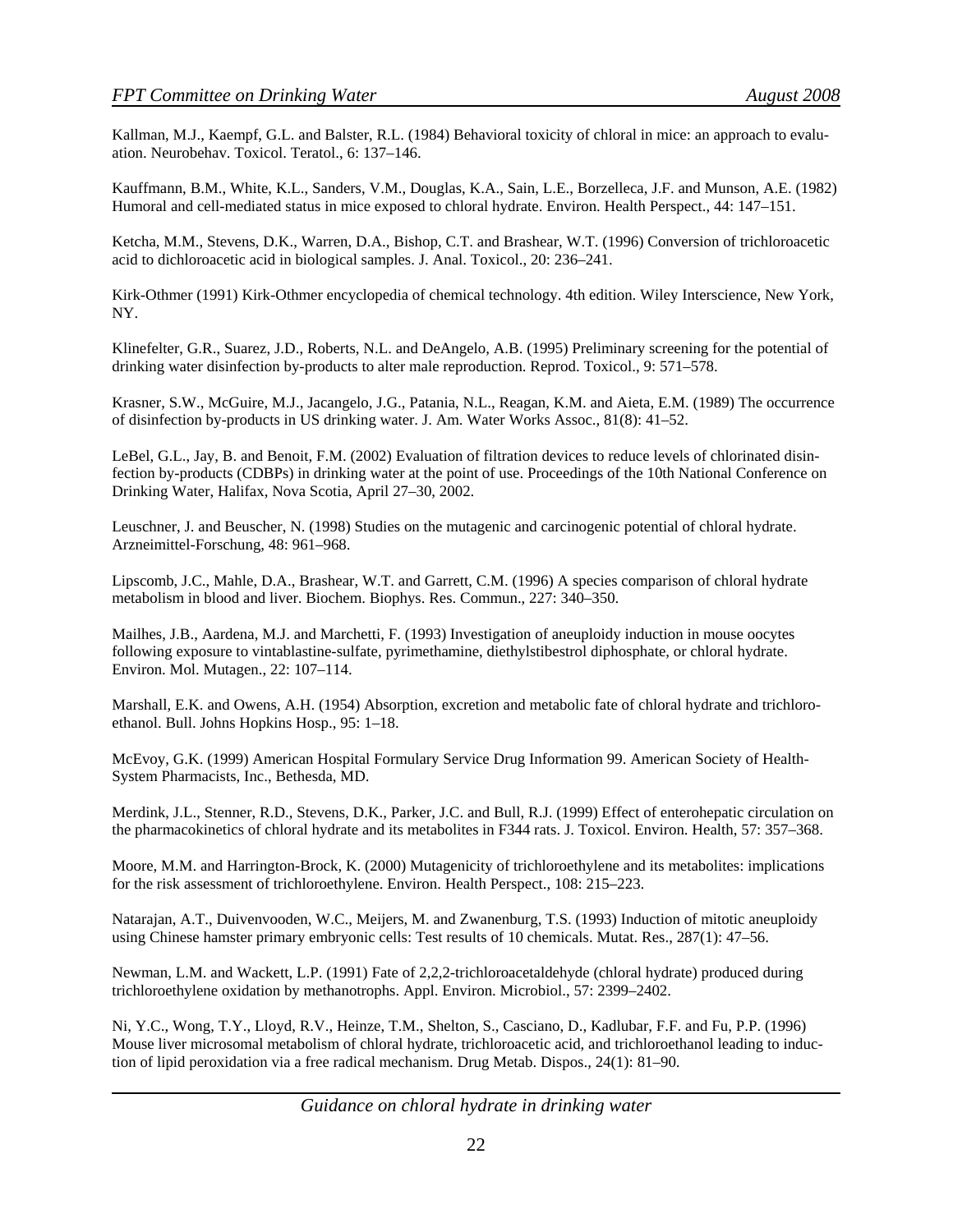NTP (National Toxicology Program) (2002a) Toxicology and carcinogenesis studies of chloral hydrate in B6C3F1 mice (gavage studies). National Institutes of Health, Research Triangle Park, NC. 197 pp. (NTP Technical Report Series 502).

NTP (National Toxicology Program) (2002b) Toxicology and carcinogenesis studies of chloral hydrate (*ad libitum* and dietary controlled) in male B6C3F1 mice (gavage study). National Institutes of Health, Research Triangle Park, NC. 218 pp. (NTP Technical Report Series 503).

Odum, J., Foster, J.-R. and Green, T. (1992) A mechanism for the development of Clara cell lesions in the mouse lung after exposure to trichloroethylene. Chem.-Biol. Interact., 83(2): 135–153.

Ogino, K., Hobara, T., Kobayashi, H. and Iwamoto, S. (1990) Gastric mucosal injury by chloral hydrate. Toxicol. Lett., 52(2): 129–133.

Poon, R., Nadeau, B. and Chu, I. (2000) Biochemical effects of chloral hydrate on male rats following 7-day drinking water exposure. J. Appl. Toxicol., 20: 455–461.

Poon, R., Nakai, J., Yagminas, A., Benoit, F., Moir, D., Chu, I. and Valli, V.E. (2002) Subchronic toxicity of chloral hydrate on rats — a drinking water study. J. Appl. Toxicol., 22: 227–236.

Reid Crowther & Partners Ltd. (2000) Canadian water treatment study: water treatment and disinfection byproducts. Edmonton, Alberta. September.

Reynolds, J.E.F. and Prasad, A.B. (1982) Martindale — The extra pharmacopia. 28th edition. The Pharmaceutical Press, London.

Rijhsinghani, K.S., Abrahams, C., Swerdlow, M.A., Rao, K.V.N. and Ghose, T. (1986) Induction of neoplastic lesions in the livers of C57BL × C3HF1 mice by chloral hydrate. Cancer Detect. Prev., 9(3–4): 279–288.

Saillenfait, A.M., Langonne, I. and Sabate, J.P. (1995) Developmental toxicity of trichloroethylene, tetrachloroethylene and four of their metabolites in rat whole embryo cultures. Arch. Toxicol., 70: 71–78.

Sanders, V.M., Kauffman, B.M., White, K.L., Douglas, K.A., Barnes, D.W., Sain, L.E., Bradshaw, T.J., Borzelleca, J.F. and Munson, A.E. (1982) Toxicology of chloral hydrate in the mouse. Environ. Health Perspect., 44: 137–146.

Sbrana, I., Di Sibio, A., Lomi, A. and Scarcelli, V. (1993) C-mitosis and numerical chromosome aberration analyses in human lymphocytes: 10 known or suspected spindle poisons. Mutat. Res., 287(1): 57–70.

Shapiro, S., Stone, D., Lewis, G.P. and Jick, H. (1969) Clinical effects of hypnotics. II. An epidemiological study. J. Am. Med. Assoc., 209: 2016–2020.

Stenner, R.D., Merdink, J.L., Fisher, J.W. and Bull, R.J. (1998) Physiologically-based pharmacokinetic model for trichloroethylene considering enterohepatic recirculation of major metabolites. Risk Anal., 18(3): 261–269.

U.S. EPA (United States Environmental Protection Agency) (1992) Technical Support Division Disinfection By-Products Field Study Database. Technical Support Division, Office of Ground Water and Drinking Water, U.S. EPA, Cincinnati, OH.

U.S. EPA (United States Environmental Protection Agency) (1995) Methods for the determination of organic compounds in drinking water — Supplement III. U.S. EPA, Washington, DC (EPA-600/R-95/131).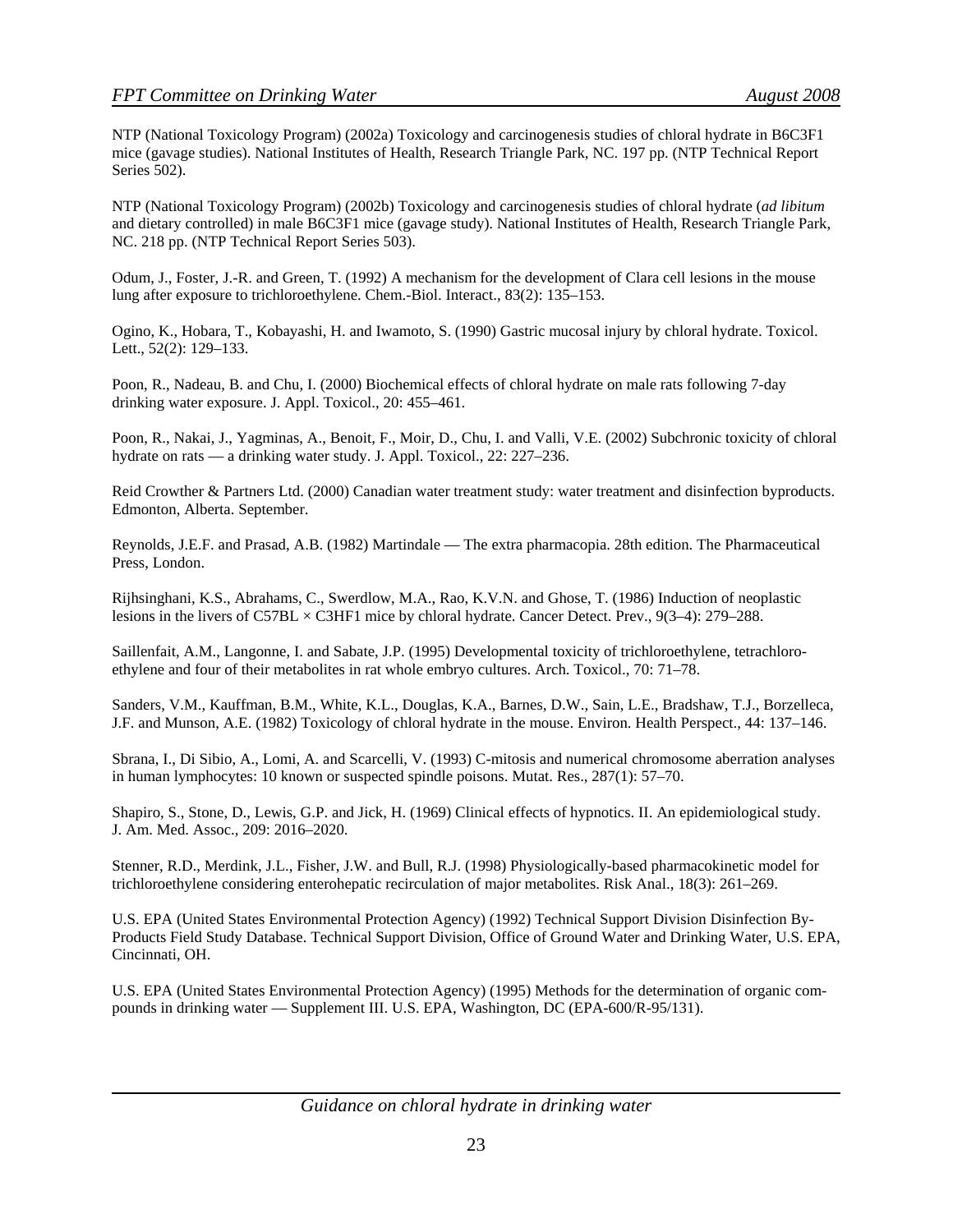U.S. EPA (United States Environmental Protection Agency) (1998a) National Primary Drinking Water Regulations; disinfectants and disinfection byproducts: Notice of data availability. 40 CFR Parts 141 and 142. Fed. Regist., 63(145): 15674–15692.

U.S. EPA (United States Environmental Protection Agency) (1998b) National Primary Drinking Water Regulations: disinfectants and disinfection byproducts. 40 CFR Parts 9, 141, and 142. Fed. Regist., 63: 6904.

U.S. EPA (United States Environmental Protection Agency) (1999) EPA guidance manual — Alternative disinfectants and oxidants. U.S. EPA, Washington, DC, April (EPA-815-R-99-014).

U.S. EPA (United States Environmental Protection Agency) (2000) Toxicological review of chloral hydrate. In support of summary information on the Integrated Risk Information System (IRIS). U.S. EPA, Washington, DC (EPA/635/R-00/006).

Verschueren, K. (2001) Handbook of environmental data on organic chemicals. 3rd edition. Van Nostrand Reinhold Co., New York, NY.

Warr, T.J., Parry, E.M. and Parry, J.M. (1993) A comparison of two *in vivo* mammalian cell cytogenetic assays for the detection of mitotic aneuploidy using 10 known or suspect aneugens. Mutat. Res., 287(1): 29–46.

Waskell, L. (1978) A study of the mutagenicity of anesthetics and their metabolites. Mutat. Res., 57(2): 141–153.

Williams, D.T., LeBel, G.L. and Benoit, F.M. (1997) Disinfection by-products in Canadian drinking water. Chemosphere, 34: 299–316.

Xie, Y.F. (2004) Disinfection byproducts in drinking water: Formation, analysis, and control. Lewis Publishers, CRC Press, Boca Raton, FL.

Yoon, J.S., Mason, J.M., Valencia, R., Woodruff, R.C. and Zimmering, S. (1985) Chemical mutagenesis testing in *Drosophila*. IV. Results of 45 coded compounds tested for the National Toxicology Program. Environ. Mutagen., 7: 349–367.

Zimmermann, T., Wehling, M. and Schulz, H.U. (1998) [The relative bioavailability and pharmacokinetics of chloral hydrate and its metabolites.] Arzneimittelforschung, 48: 5–12 (in German).